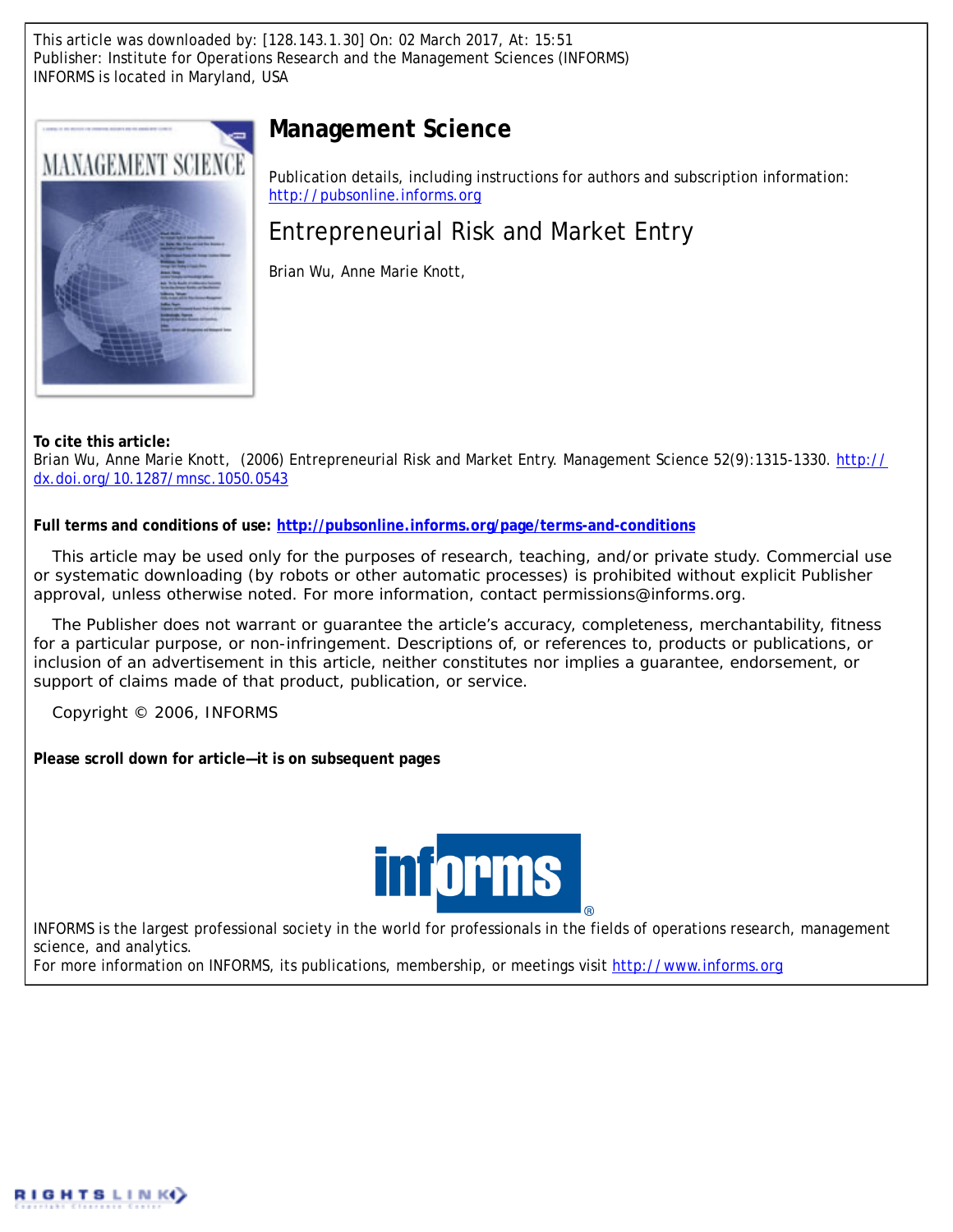

# Entrepreneurial Risk and Market Entry

Brian Wu

The Wharton School, University of Pennsylvania, 2000 SH-DH, 3620 Locust Walk, Philadelphia, Pennsylvania 19104, wux@wharton.upenn.edu

Anne Marie Knott

Olin School of Business, Washington University, Campus Box 1133, One Brookings Drive, St. Louis, Missouri 63130-4899, knott@wustl.edu

This paper attempts to reconcile the risk-bearing characterization of entrepreneurs with the stylized fact<br>that entrepreneurs exhibit conventional risk-aversion profiles. We propose that the disparity arises from confounding two distinct dimensions of uncertainty: demand uncertainty and ability uncertainty. We further propose that entrepreneurs will be risk averse with respect to demand uncertainty, yet "apparent risk seeking" (or overconfident) with respect to ability uncertainty. To examine this view, we construct a reduced-form model of the entrepreneur's entry decision, which we aggregate to the market level, then test empirically. We find that entrepreneurs in aggregate behave as we predict. Accordingly, risk-averse entrepreneurs are willing to bear market risk when the degree of ability uncertainty is comparable to the degree of demand uncertainty. Potential market failures exist in instances where there is a high demand uncertainty but low performance dispersion (insufficient entry), or low demand uncertainty but high performance dispersion (excess entry).

Key words: entry; risk; entrepreneur; uncertainty; overconfidence

History: Accepted by Pankaj Ghemawat, business strategy; received September 2, 2004. This paper was with the authors 3 months for 2 revisions.

## 1. Introduction

Throughout its history the literature on entrepreneurship has asserted that a critical economic role of the entrepreneur is risk bearing. One consequence of that perspective is that the theoretical and practitioner literature has assumed that entrepreneurs are risk seeking. To date, however, the empirical record indicates that entrepreneurs' risk profiles are indistinguishable from those of wage earners.

We believe that the disparity between intuition and theory versus the stylized facts lies in the dimensionality of uncertainty. In particular, we propose that there are two distinct sources of uncertainty in entrepreneurial ventures: (1) uncertainty regarding market demand, and (2) uncertainty regarding one's own entrepreneurial ability. We further propose that entrepreneurs display risk aversion with respect to demand uncertainty but exhibit overconfidence or "apparent risk seeking" with respect to ability uncertainty. Accordingly, while entrepreneurs are risk averse in the classic sense of preferring a certain payment to an uncertain payment with equivalent expected value, their overconfidence predisposes them to bear economic risk under a given set of circumstances.

Both dimensions of uncertainty have been proposed previously. Indeed, March and Shapira (1987) draw the contrast between "managerial gambling" (undertaking exogenous risks) and "risk taking"

(undertaking risks over which managers believe they have some control). The contribution of this paper is to consider the two dimensions jointly in modeling and testing entrepreneurs' entry behavior. To conduct the empirical test, we characterize both dimensions of uncertainty across a set of equivalent markets over time, then estimate the degree to which aggregate entry responds to each dimension.

It is important to point out that while we model the individual's decision to enter markets, the primary purpose of this study is not to identify who in the employment pool will enter markets. Rather, we want to understand how individuals' decisions combined with market conditions affect the amount of entry. In this sense, our study follows in Blau's (1987) steps, who models the individual's self-employment decision, but then utilizes it to examine the impact of tax and social security policies on the amount of selfemployment. A separate but related strand of literature examines the *who* question. That literature uses longitudinal data to understand characteristics affecting self-employment, e.g., Evans and Leighton (1989) and Dunn and Holtz-Eakin (2000).

Our test is novel in the sense that it jointly tests personality traits affecting individuals' entry decisions while also testing the economic implications of the trait-entry relationship. We examine whether entrepreneurs in aggregate exhibit particular decision biases and what market conditions activate those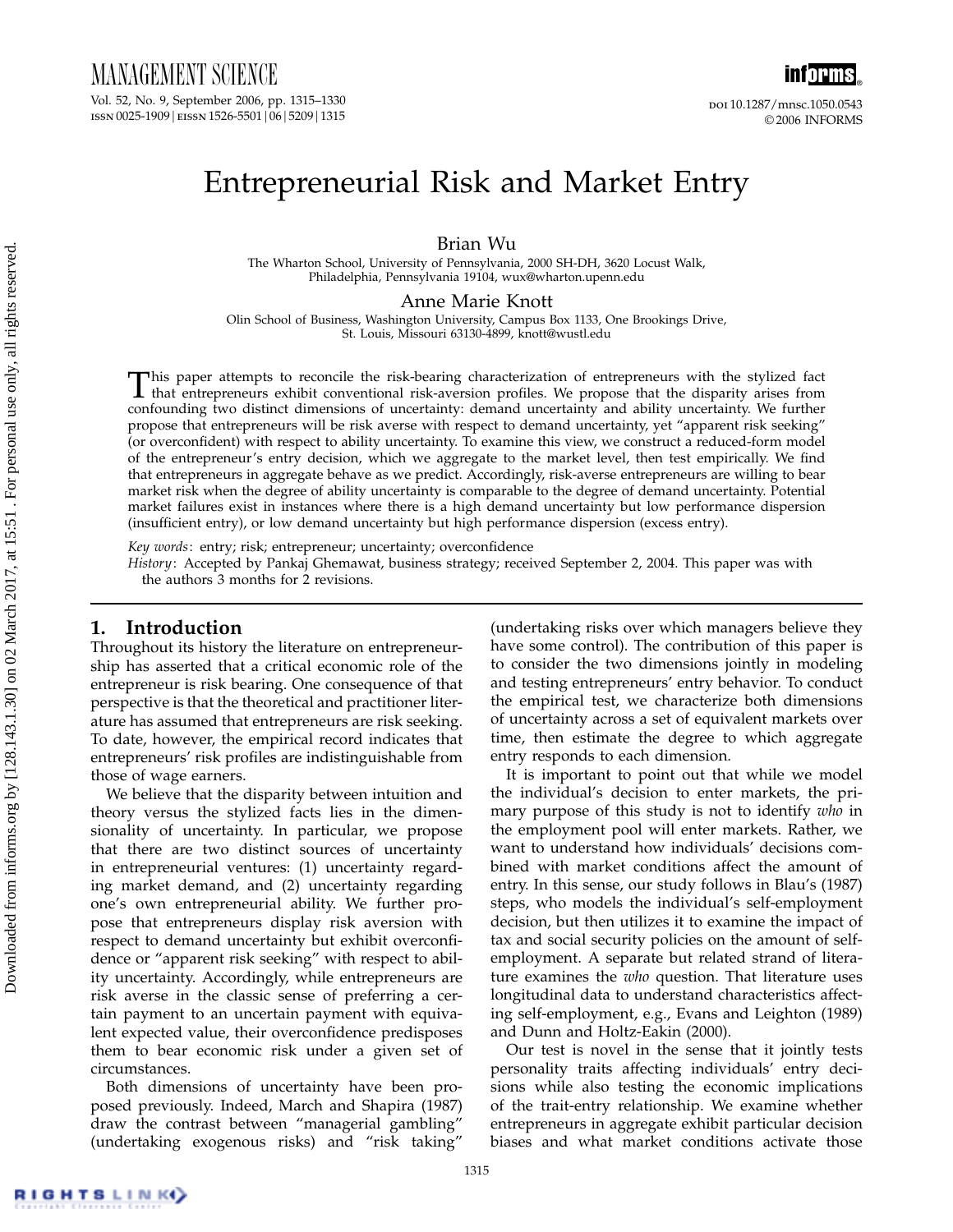biases. We do not, however, assess whether the biases (if any) of entrepreneurs differ from those of wage earners.

## 2. Entrepreneurship and Demand Uncertainty

A fairly well-established theme in the entrepreneurial literature is that a key economic role of entrepreneurs is risk bearing. This view dates back to Cantillon (1755) who characterized the economy as consisting of two classes of inhabitants (aside from the prince and landowners): "hired people" on fixed wages and "undertakers" who purchase inputs (including labor) at fixed prices without assurance of profits. The key distinguishing feature of the second class is that it undertakes the risk of demand and price uncertainty (which at the time of his writing must have been quite high because one of the factors Cantillon considered was the number of deaths of local inhabitants). Included in the undertaker (entrepreneur) class were farmers, merchants, shopkeepers, and master craftsmen (even robbers).

This view was expounded by Knight (1921) and, in fact, the view of entrepreneur as risk taker is probably most associated with Knight. Knight's contribution was to draw a distinction between risk, which involves recurring events whose relative frequency can be known from past experience, and uncertainty, arising from unique events which can only be subjectively estimated. Risk is considered to be a relatively insignificant problem in that it can be accommodated through pooling and insurance. In contrast, uncertainty requires an economic functionary, the entrepreneur, whose job it is to decide what to do and how to do it in the face of uncertainties. Knight proposed that there is diversity among individuals with regard to confidence in one's judgment and the disposition to act on those judgments. Those who are "confident and venturesome 'assume the risk' or 'insure' the doubtful and timid by guaranteeing to the latter a specified income in return for an assignment of the actual results" (p. 269).

Anticipating later work by Camerer and Lovallo (1999), Knight asserts that "if men are poor judges of their own powers as well as ignorant of those of others (entrepreneurs), the size of the profit share depends on whether they tend on the whole to overestimate or underestimate the prospects of business operations" (p. 285).

Indeed, entrepreneurs do bear greater risk than wage earners. First, they bear income risk in that the stream of income from new ventures is uncertain. In the worst case, the firm fails and the income stream ceases. This risk of failure is considerable. Data from the U.S. Census Business Information Tracking Series

(Headd 2003) indicate that 51% of firms exit within their first four years. Thus, failure risk looms large for entrants and is relatively nonexistent for established firms. An additional but related risk pertains to invested capital. While shareholders can minimize risk by diversifying their holdings precisely as Knight (1921) suggests, entrepreneurs typically must invest the bulk of their wealth in a single asset, the venture.

Given that entrepreneurs perform a risk-bearing role, most theoretical literature has assumed that entrepreneurs have greater risk tolerance than wage earners (McClelland 1961, Lucas 1978, Kanbur 1979, Kihlstrom and Laffont 1979). Empirical literature has emerged to test this inference. The surprising result has been that entrepreneurs do not appear to differ from wage earners on this trait. In fact, where there are differences they tend to indicate that entrepreneurs exhibit greater risk aversion than wage earners (Brockhaus 1980, Masters and Meier 1988, Miner and Raju 2004).

One of the reasons studies may fail to find risk tolerance is that the instruments used to test risk vary across studies and each instrument operationalizes risk quite differently. Brockhaus (1980) and Masters and Meier (1988) use a Kogan-Wallach Choice Dilemma Questionnaire (CDQ) which asks respondents what success threshold a given action would require before they would recommend the action to someone else. Both studies found no significant difference between entrepreneurs and managers on the recommended thresholds. Of course, one possible reason for this result is that people may be willing to undertake risk themselves while not recommending it for others. However, results from 12 studies using a different instrument, the Miner Sentence Completion Scale (MSCS), all found entrepreneurs to be risk avoiding relative to managers (Miner and Raju 2004). In another study, Sarasvathy et al. (1998) found that entrepreneurs are risk averse relative to bankers in that they trade higher expected value projects for ones with narrower variance (particularly avoiding negative outcomes).

Results from economic tests are similarly equivocal. Cramer et al. (2002) compare individuals' valuations for a lottery ticket and find that subjects who had ever been self-employed exhibit greater risk tolerance than wage earners even after controlling for wealth effects (the self-employed tend to have greater wealth and therefore bear less relative risk than wage earners). In contrast, O'Brien et al. (2003) examine the impact of demand uncertainty on entrepreneurial entry across 57 industries and find that demand uncertainty has a significant negative impact on entry. Mazzeo (2004) compares an entrepreneur's choice between operating an independent establishment (sole ownership) and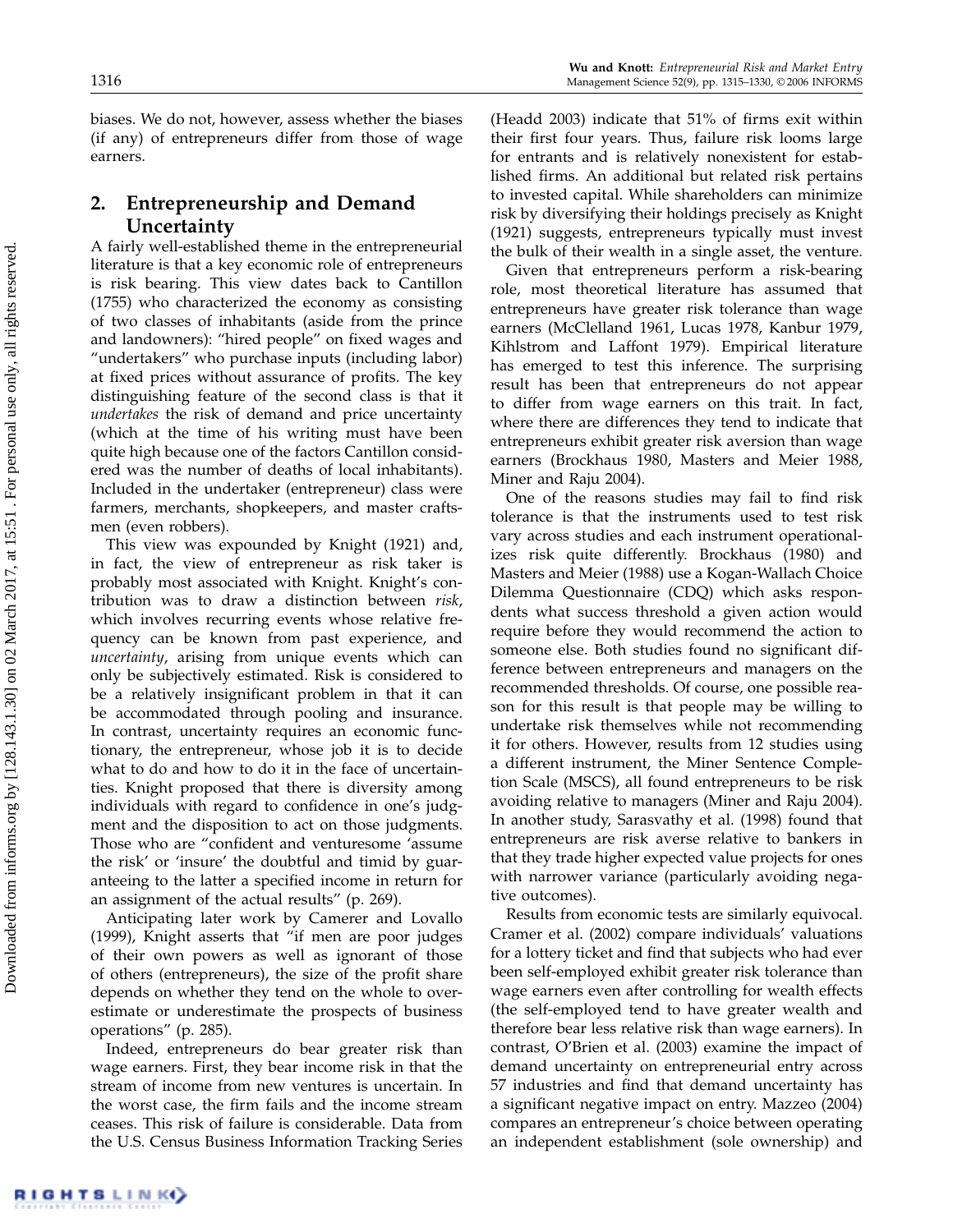becoming a franchisee (sharing risk with the franchisor) in the same market. He finds that franchising increases with the local demand uncertainty, thus suggesting risk aversion.

In summary, while there is some evidence to the contrary, the weight of the empirical evidence tends to indicate that entrepreneurs have comparable risk profiles to those of wage earners. This leaves the question of what accounts for their willingness to bear the high risk of failure. We believe the answer to that question lies in a second dimension of uncertainty.

## 3. Entrepreneurship and Performance Dispersion

While the most prevalent view of entrepreneurial risk pertains to classic risk aversion in that an individual is more interested in a certain payoff than an equivalent expected value from an uncertain payoff, a second view emerges from the work of Knight (1921), Kanbur (1979), Jovanovic (1982), Lippman and Rumelt (1982), March and Shapira (1987), Camerer and Lovallo (1999), and Norton and Moore (2002). In this view, a critical source of economic uncertainty pertains to entrepreneurial ability. For example, entrepreneurs know the performance distribution within a market but are uncertain about where they lie within that distribution.

Performance dispersion has two potential effects on entry: an options effect and an overconfidence effect. We discuss each of these in turn. High degrees of performance dispersion will lead to apparent risk seeking even if entrepreneurs are risk neutral (Lippman and Rumelt 1982). This occurs because entrepreneurial ventures have an options structure. The upside returns are uncertain, but the downside risk is limited by the entry fee. Accordingly, greater profit dispersion leads to higher expected values net of the entry fee. If entrepreneurs base decisions on net present values, risk-neutral entrepreneurs will appear to be risk seeking in that they will rationally prefer more disperse performance distributions.

A more provocative view finds that under certain circumstances, entrepreneurs exhibit "apparent risk seeking" with respect to ability uncertainty. This arises from overestimating their capability. In this view, entrepreneurs know the performance distribution and expected value of entry within a given market but they believe their own ability is drawn from a narrower and biased distribution (March and Shapira 1987, Zenger 1994, Busenitz 1999, Camerer and Lovallo 1999, Norton and Moore 2002). Indeed, this tendency was anticipated by Knight's (1921) insight that the distinguishing feature of entrepreneurs is their level of confidence in being able to handle unforeseeable events. Accordingly, it is not that entrepreneurs have greater risk tolerance; it is that they do not view the business situations as being risky (March and Shapira 1987, Palich and Bagby 1995, Sarasvathy et al. 1998). Instead, they believe that through skill and information they can condition the odds they face.

This bias is related to the "Lake Wobegon" or "better-than-average" effect (Alicke et al. 1995), where Lake Wobegon refers to Garrison Keillor's fictional hometown in Minnesota where "all the children are above average." A frequently cited example of the effect is that 60% of high-school seniors believe they are in the top 10% in ability to get along with others, while 25% believe they are in the top 1% (Myers 1982). If we extrapolate these numbers, it appears that the entire population of seniors believes it is in the top 20%.

A more pertinent example is engineers' assessment of their own performance relative to peers (Zenger 1994). That study found that in established companies, 32.4% of engineers believed they were in the top 5% of peer performance; while 61.8% believed they were in the top 10% and fully 89.7% believed they were in the top 25%. These biases were even more pronounced for engineers in entrepreneurial firms where self-assessments within the top 5%, 10%, and 25% of peers were, respectively, 42.0%, 73.3%, and 92.5%. Thus, while all engineers are prone to overconfidence, those drawn to start-ups are particularly overconfident.

Although the better-than-average effect has been demonstrated for both traits and behaviors, the bias is more likely for traits that are perceived to be controllable, e.g., fairness rather than intelligence (Alicke 1985, Allison et al. 1989); or in cases of greater ambiguity. For example, the bias is more likely when individuals compare themselves to an anonymous distribution rather than to a known set of individuals (Alicke 1985, Alicke et al. 1995, Allison et al. 1989). This qualitative characterization suggests a bias tied to dispersion of the trait in the referent population. Thus, if  $\mu$  and  $\sigma$  capture, respectively, the mean and standard deviation of ability, unbiased entrepreneurs without private information should expect an ability draw equal to  $\mu$ . If, however, entrepreneurs exhibit overconfidence (the better-than-average effect), their expected ability will have the form  $\mu + A\sigma$ , where the bias  $A\sigma$  will depend on perceived controllability captured by A, and the degree of ambiguity captured by  $\sigma$ .

Considering the two types of uncertainty (demand uncertainty and ability uncertainty) jointly suggests entrepreneurs could appear to be risk seeking when in fact they are not. In particular, they may be risk averse with respect to demand uncertainty but overconfident with respect to ability uncertainty. If so,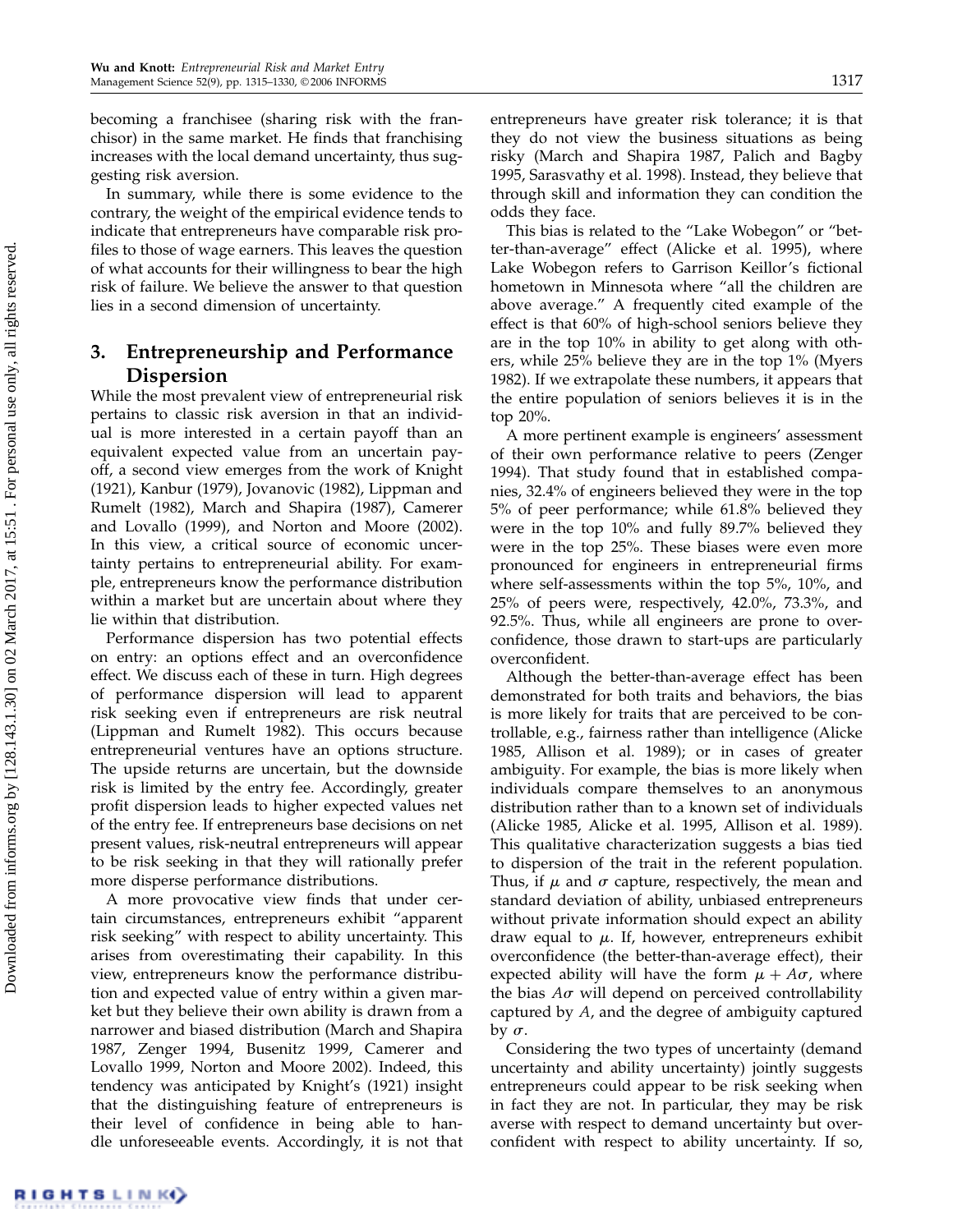there may be settings where they will bear economic risk associated with uncertain demand so long as there is sufficient ability uncertainty.

It is worth noting that we do not postulate that entrepreneurs differ from wage earners on either dimension. Indeed, the empirical record discussed previously indicates that entrepreneurs are indistinguishable from wage earners with regard to risk aversion. In addition, we have just shown that high-school seniors (the pool from which most entrepreneurs and wage earners are drawn) are overconfident. All we require to reconcile entrepreneurs' risk aversion with their willingness to bear risk is that these dimensions affect entry behavior and that there is heterogeneity along some dimension such that not all individuals jump from wage employment to entrepreneurship at the same time.

## 4. A Model of Entrepreneurial Entry

## 4.1. Qualitative Description of the Entrepreneurial Entry Decision

There is substantial literature within management and economics regarding the decision to become an entrepreneur. Taken together, the literature suggests that individuals can be characterized as having underlying propensities to become entrepreneurs. These propensities are driven by human capital such as wealth and education (Dunn and Holtz-Eakin 2000, Hamilton 2000), demographic characteristics such as age, marital status, and whether your parents were themselves entrepreneurs (Dunn and Holtz-Eakin 2000), and the quality of alternative options (Lofstrom 2002). In addition to individual propensities, there are exogenous shocks that often trigger entrepreneurship such as divorce, graduation, termination from a prior job (Wooten et al. 1999), or working for a firm that becomes acquired (Stuart and Sorenson 2003). Finally, economic factors affect the level of entrepreneurship, e.g., tax rate, the unemployment rate, and the level of technology (Blau 1987).

The net effect of these factors is that at any given time typically 12%–13% of the nonagricultural work force is self-employed. However, there is considerable movement in and out of self-employment. Typically 2% to 3% of the workforce becomes entrepreneur each year and, as a result, over their entire career approximately 30% of the workforce tests the entrepreneurial waters at some point. These transitions occur both because individuals' human capital and demographic status are changing over time, and because their alternatives are changing over time.

Accordingly, a reasonable way to envision the selfemployment decision is that individuals continually assess whether they have higher utility in conventional wage employment or self-employment. This utility comparison is meaningless, however, without the context of an actual market to enter. In most cases, this is precisely the market (industry plus geographic location) of the individual's prior employer. This makes sense. Individuals accrue experience, market knowledge, and affiliations during the course of their employment. The returns of this human and social capital are probably highest in the market in which they were accrued. Over time individuals observe market trends (the performance of all firms in the market) as well as their own performance relative to peers (both within the firm and within the industry). These observations offer noisy signals about underlying demand and entrepreneurial ability. At any given time, an individual remains in wage employment if his or her wage is higher than the expected entrepreneurial profits in that market, given the current estimates about the market and firms' abilities.

## 4.2. Reduced-Form Model of the Entry Decision

We can formalize the decision process just described using the basic entry decision model from the self-employment literature. The model examines an individual's choice between the expected value of entrepreneurial profits  $\Pi$ , and that of wage income  $W$ , given uncertainty about own ability (captured as marginal cost).

4.2.1. Risk Neutrality. We begin with a model of risk-neutral and unbiased behavior. The functional form for profits  $\Pi$  follows Lippman and Rumelt (1982):

$$
E(\Pi) = -K + \frac{1}{r} \int_0^{c_0} q(p - c) dF(c), \text{ where } (1)
$$

 $q = \text{firm output},$ 

 $p =$  market price,

 $K =$  investment required to produce quantity q,

 $r =$  discount rate,

 $c =$  firm's marginal cost, drawn from distribution  $F$ , and

 $c_0$  = largest solution to  $p - c = 0$ .

Prospective entrepreneurs compare the expected profit from their proposed venture to the alternative income stream from wage employment. Entry occurs when the expected profit stream exceeds the entrepreneur's opportunity cost (which comprises the sunk cost of entry K, plus the foregone wage stream from the best employment alternative W), as follows:

$$
\int_0^{c_0} q(p-c) dF(c) > r(W+K).
$$
 (2)

We assume that  $F(c)$  is normally distributed and, thus, can be fully characterized by its mean  $\mu$  and dispersion  $\sigma$ . Accordingly, we can write a simple expression for the expected value of annual profits  $E(\Pi)_{t}$ ,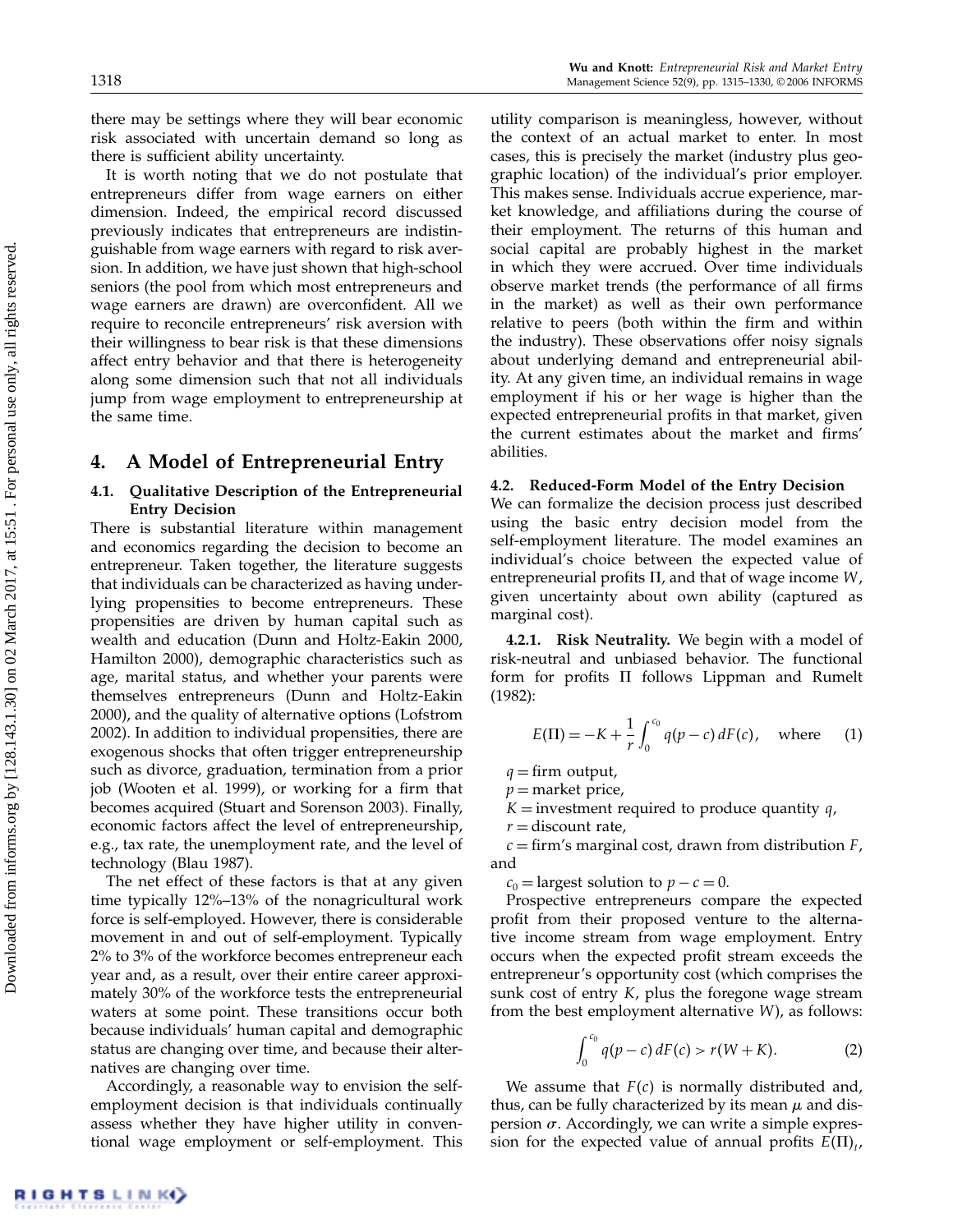given the mean cost  $\mu_s$  of surviving firms (those for whom  $c \leq c_0$ ) and the failure rate  $\lambda$ , representing the entrepreneur's ex ante probability of drawing a value for  $c > c_0$ . This expression characterizes the truncated distribution of long-run profits, where  $\lambda$  firms are forced to exit ( $c > c_0$ ) and obtain zero long-run profits, and  $(1 - \lambda)$  firms survive  $(c \leq c_0)$  and obtain  $q(p - c)$ in perpetuity:

$$
E(\Pi)_t = \lambda * 0 + (1 - \lambda) * q(p - \mu_s)
$$
  
=  $q(p - \lambda p - \mu_s + \lambda * \mu_s).$  (3)

Equation (3) implicitly captures the options structure of payoffs, which is a competing explanation to overconfidence for a positive relationship between entry and performance dispersion. What we mean by "options structure" is that with limited downside risk (losses are limited to the entry fee, K), expected net profits increase with dispersion in performance (marginal cost).

A potential empirical challenge is that the options effect and the overconfidence effect are both driven by  $F(c)$ . Thus, we may be unable to tease apart the two effects. Fortunately, Equation (3) fully captures the options effect associated with cost dispersion using only failure rate,  $\lambda$ , and the mean cost of surviving firms,  $\mu_s$ . In other words, even though cost dispersion affects the entry decision of a risk-neutral entrepreneur, we do not need a direct measure of cost dispersion to capture the options effects. This allows us to use cost dispersion  $\sigma$  to capture overconfidence effects without their being confounded by options effects. Accordingly, we can distinguish between the two factors (options effects and overconfidence) that produce "apparent risk seeking." Replacing the expression for the left-hand side of Equation (2) yields the following entrepreneurial decision rule:

$$
p(\text{entry}) = \Pr[q(p - \lambda p - \mu_s + \lambda * \mu_s) - r(W + K) > 0].
$$
 (4)

Equation (4) captures individual propensity to enter,  $p(entry)$ . We want to examine aggregate entry at the market level, however. This is for two reasons. First, we do not have data on individual characteristics. While there are longitudinal databases that include individual characteristics, such as the National Longitudinal Survey (NLS), these do not have industry-specific measures of overconfidence. Industry-specific measures are necessary because although I may be predisposed to overconfidence, I am not overconfident where I lack competence, e.g., medicine. More important than the data limitation is the fact that we are fundamentally interested in the aggregate economic impact of individual biases: How

do individual biases interact with market conditions to affect the level of entry? Fortunately, our marketlevel test of aggregate entry allows us to jointly test both individuals' biases and their economic impact.

To examine entry in market  $j$ , we aggregate individual propensity in Equation (4) over the pool of prospective entrants,  $n_i$ . The pool includes those with relevant industry experience together with sufficient wealth to cover the entry cost K:

$$
entry_j = p(entry) * n_j = Pr[q(p - \lambda p - \mu_s + \lambda * \mu_s)
$$

$$
- r(W + K) > 0] * n_j. \quad (5)
$$

To consider economic risk, we further assume that r is decomposed into a risk-free component  $r_f$ , and a risk premium  $r_m$ , reflecting market volatility (demand uncertainty). Note that if entrepreneurs are risk neutral, there should be no risk premium. Equation (5) together with the risk decomposition generates the following propositions regarding a riskneutral entrepreneur:

PROPOSITION 1. Entry is decreasing in the failure rate  $\lambda$ .

PROPOSITION 2. Entry is decreasing in the mean survivor cost  $\mu_s$ .

PROPOSITION 3. Entry is increasing in cross-term  $\lambda * \mu_s$ .

PROPOSITION 4. Entry is decreasing in opportunity  $cost(W + K)$ .

PROPOSITION 5A. Entry is insensitive to cost dispersion  $\sigma$ .<sup>1</sup>

PROPOSITION 6A. Entry is insensitive to demand uncertainty  $r_m$ .

4.2.2. Risk Aversion and Overconfidence. Equation (5) and the related propositions characterize unbiased and risk-neutral entry. In essence, these form our null hypotheses. We now wish to consider the risk biases that are the central concern of this paper. We first take the most straightforward bias, risk aversion with respect to demand uncertainty. The null hypothesis, Proposition 6A, is that entrepreneurs will be insensitive to demand uncertainty  $r_m$ . If, however, entrepreneurs are risk averse, then entry should be decreasing in  $r_m$ . This bias has already been demonstrated for entrepreneurial entry in 57 industries (O'Brien et al. 2003) and for entrepreneur choice of franchise versus independent ownership (Mazzeo 2004).

<sup>1</sup> Note that entry will be insensitive to  $\sigma$  only after controlling for the options effect through  $\lambda$  and  $\mu_s$ .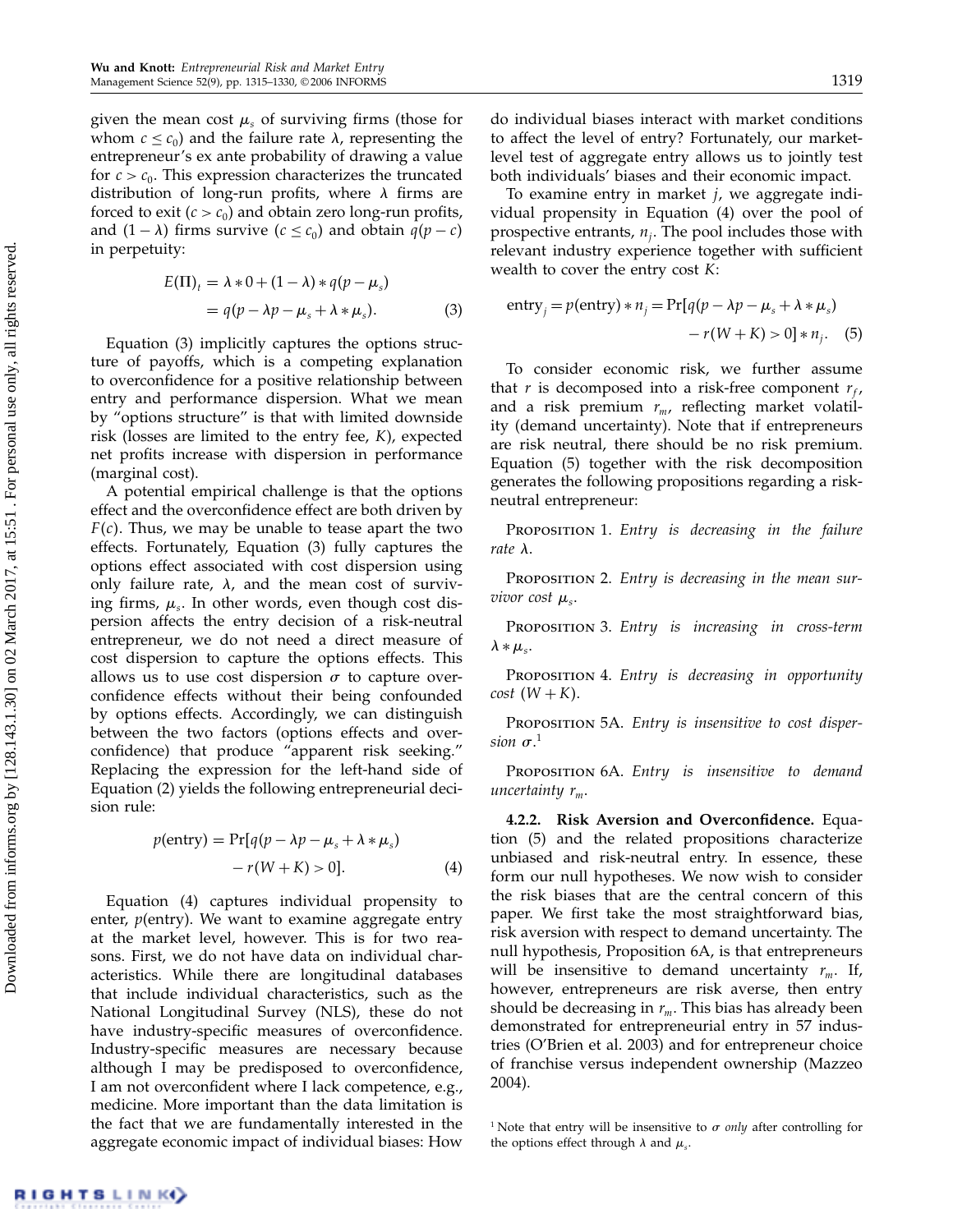The second dimension, overconfidence with respect to ability uncertainty, requires us to define a functional form for overconfidence. Following the discussion in §3, we assume that overconfidence takes the form  $A\sigma$ , where  $\sigma$  is ability (cost) dispersion, and  $A$ is the degree of overestimation with respect to the dispersion.<sup>2</sup> Prior studies suggest that  $A$  is higher for traits that are perceived to be controllable (Alicke 1985, Allison et al. 1989), and that entrepreneur ability is a trait that is believed to be controllable (March and Shapira 1987).

If entrepreneurs' decisions are biased in the manner discussed previously (risk averse with respect to market uncertainty and overconfident with respect to ability uncertainty), we replace Propositions 5A and 6A as follows:

PROPOSITION 5B. Entry is increasing in cost dispersion  $\sigma$  (overconfidence).

PROPOSITION 6B. Entry is decreasing in demand uncertainty  $r_m$  (risk aversion).

Remember that we already capture the contributions of cost dispersion associated with the options effect through the mean cost of surviving firms  $\mu_s$  and the failure rate  $\lambda$ .

## 5. Empirical Approach

## 5.1. Industry

To test the propositions, we need a setting that (1) allows us to characterize the cost distribution over the full set of firms, (2) has substantial entry and provides reliable counts of that entry for firms of all sizes, and (3) comprises a large number of comparable markets that share common technology and common demand functions. We could find only one such industry—commercial banking post deregulation. The banking industry is ideal because it is fragmented with localized competition and is marked by significant de novo entry; also, the Federal Deposit Insurance Corporation (FDIC) collects complete cost data on all firms. Fragmentation allows us to compare discrete markets with a common demand function and common technology. Thus, we can compare variance in market conditions (demand volatility and cost dispersion) while controlling for other factors that differ across industries. We can also control for differences in the level of market demand through time-varying differences in market conditions.

In addition to the quasi-experimental advantages of banking for our purposes, banking is one of the most important industries in the economy. Financial services' output is roughly \$2.1 trillion (7% of U.S. total). Furthermore, even though banking is one of the oldest industries, it has been growing at 6.5% annual rate

Figure 1 Trends in New Bank Charters by Bank Type



over the past 10 years. Accordingly, a study of entry in banking is potentially important in its own right.

#### 5.2. De Novo Entry in Banking

Banking does not typically come to mind when naming entrepreneurial industries. However, there is substantial entry in the banking industry over the period we examine (1984–1997), as shown in Figure 1. The figure also demonstrates that the dominant mode of entry is de novo start-ups by entrepreneurs, rather than expansion of existing bank holding companies. We are interested exclusively in the de novo start-ups.

One of the primary drivers behind de novo entry is the Community Reinvestment Act (U.S. Congress 1977), designed to encourage banks to meet the credit needs of local communities. The Act has spawned a growing industry of consultants, service providers, and websites dedicated to small and start-up banking (e.g., http:// www.denovobanks.com). This "de novo bank support industry" facilitates new banks both with the start-up process and with ultimate operations. The consultants allow banks to compile necessary documentation (business plans and bank charter applications) and resources (human capital, physical capital, and financial capital) for start-up more quickly. The service providers allow community banks to compete more effectively with large banks. These providers offer online banking, check clearing, account maintenance, and statement processing on a fee basis. Accordingly, community banks can emulate large banks without costly investments in technology. This allows them to reach profitability more quickly, both through higher demand (from improved service offerings) and lower fixed cost (outsourced technology).

Perhaps one reason entrepreneurship seems incongruous with banking is because of industry regulation. One important aspect of that regulation is approval of new charters by either the respective state banking department or its federal counterpart, the Office of the Comptroller of Currency. In either case,

<sup>&</sup>lt;sup>2</sup> In the empirical test, A will be captured by the coefficient on  $\sigma$ .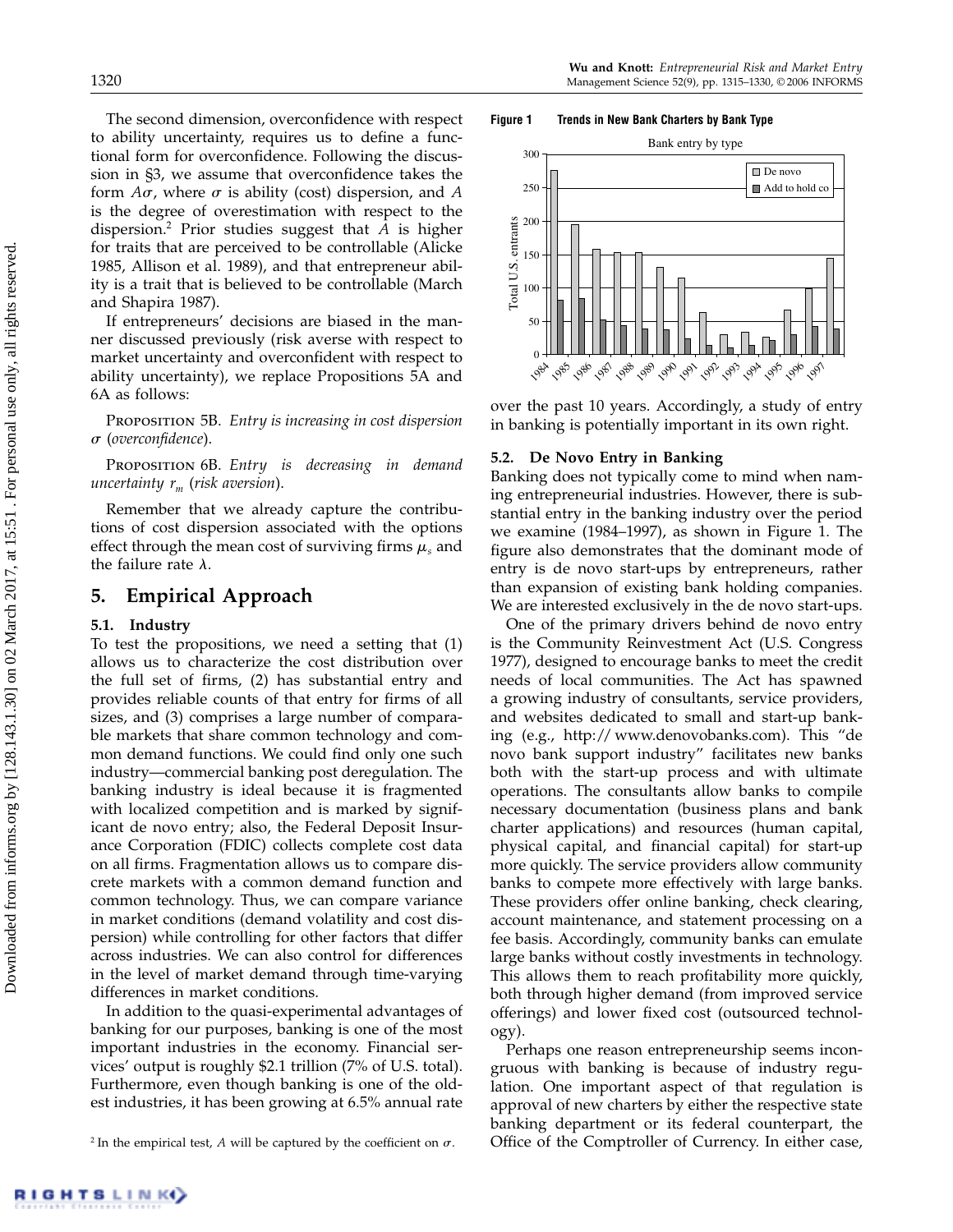banks also require approval from the FDIC for deposit insurance. The two major components of the application to the chartering agencies as well as the FDIC are the business plan and the summary of the management team. The business plan provides details for the bank's first three years of operations and must demonstrate that operations are consistent with market demand, customer base, competition, and general economic conditions, and that the bank will achieve acceptable leverage ratios by the end of three years. The management team summary must demonstrate that the team has substantial expertise in bank administration, commercial and consumer lending, bank operations, and investment/funds management. In particular, at least two members should have previous financial institution experience and the majority of directors must have close ties to the community (Federal Reserve Bank of Atlanta 2005).

An interesting question is why there is any de novo entry in an industry that is otherwise experiencing dramatic consolidation. Interviews with industry experts reveal that consolidation actually provides the impetus for entry. Merger activity has three effects. First, it creates the "market void" that is required for approval of a new charter, which is typically small business lending (Goldberg and White 1998). Second, mergers create "liquidity events" (Stuart and Sorenson 2003), wherein displaced bank executives are both in search of new employment and flush with proceeds from the merger. $3$  This displacement would appear as a supply shock in Equation (4) in that W drops to zero. The experience of these displaced executives and their financial assets supply the two other main criteria required for charter approval. Third, the expectation of future mergers provides a liquidation mechanism for the start-up banks, similar to the exit strategies sought by venture capitalists in the high-tech sectors. This liquidation potential appears as a demand shock in Equation (4) in that the expected returns include an acquisition premium above and beyond the present value of the remaining profit stream.

## 5.3. Bank Failure

The flip side of bank start-up is bank failure. While we are not interested in failure per se, it offers face validity

<sup>3</sup> The gains from liquidated ventures raise the issue of a "house money effect" (Thaler and Johnson 1990), wherein prior gains lead to risk-taking behavior. To date, this effect has been examined in the context of pure gambles rather than contests of skill, although a similar effect surfaces in the Camerer and Lovallo (1999) experiment, where confidence of players increases as they progress through a tournament despite the fact that the expected skill of players they will be facing is increasing across rounds. Accordingly, we would expect liquidation events to increase risk taking along both dimensions of uncertainty. Without controls for these events, results will understate the level of risk aversion along both dimensions.

for the overconfidence effect. An ideal measure of overconfidence would compare an entrepreneur's expected cost to the firm's realized cost. We do not, however, know the entrepreneur's expected cost. All we can infer is that all entrepreneurs anticipate having cost below the survivor threshold—they expect the new firm to survive. Thus, if we see failure, we can assume some form of error in the entry decision. Figure 2a demonstrates that there is substantial failure in banking.

To further demonstrate that the error is overconfidence, we need to show that failure is associated with high cost (inefficiency). While this has been documented in the literature on banking (e.g., Berger and Humphrey 1992), we can also demonstrate it for the set of firms examined here. To do so, we take the cost efficiencies we derive in Stage 1 analysis (described in §§5.4 and 6). We then create distributed lag models for exiting firms to track their efficiency preceding failure. Figure 2b presents graphical results of





Note. Banks founded between 1985 and 1992 that exit by end of 1996. Exits include mergers and failures.

#### Figure 2b Failure Associated with Inefficiency (Excess Cost)

#### **Exiting firm cost inefficiency**

**Cost inefficiency: Relative to firms more than five years from exit**

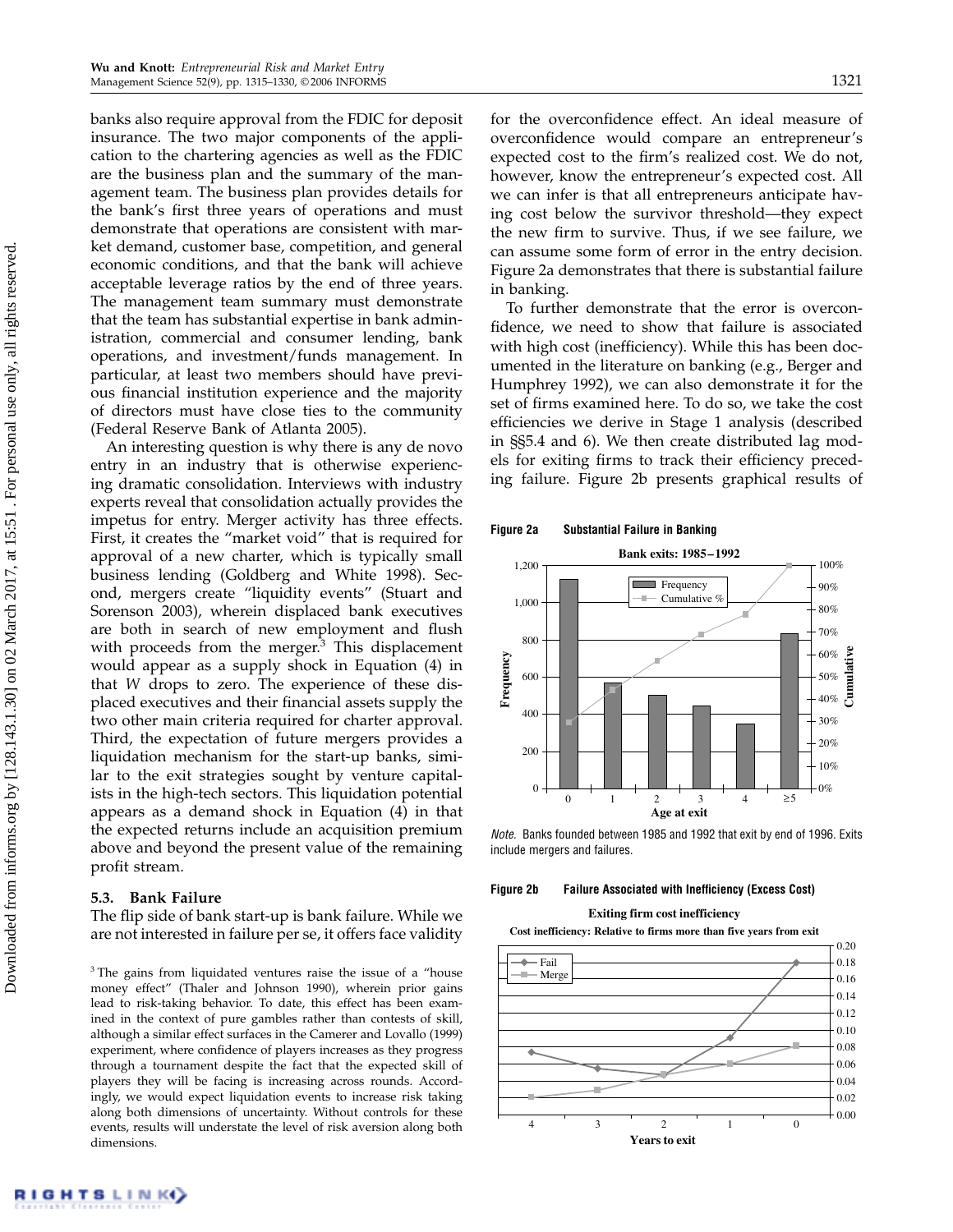this analysis. $4$  The figure indicates that exits come from high-cost firms. Failing firms not only have higher cost than the industry overall (26% higher than an average bank of comparable scale), $5$  but their cost deteriorates as they approach their exit year. While these effects hold for both failures and mergers, they are more pronounced for failures. Taken together, the failure rates and the cost data suggest that entrepreneurs are overconfident about their likely performance.

#### 5.4. Empirical Model

Our empirical approach compares aggregate entry across markets to characterize entrepreneurs' behavior along each dimension of uncertainty. This allows us to examine if "apparent risk seeking" (overconfidence) with respect to ability uncertainty might compensate for risk aversion with respect to demand uncertainty. If so, risk-averse entrepreneurs may be willing to bear economic risk in certain markets. Note that our approach examines aggregate behavior in each market; thus, it ignores characteristics of individual entrepreneurs. Accordingly, we are unable to answer the question of whether entrepreneurs' biases differ from wage earners. We can only answer the question of whether entrepreneurs on average appear to be risk averse and/or overconfident.

Analysis proceeds in two stages. In the first stage, we model an industry cost frontier to collect measures of cost efficiency for each firm in each year. This allows us to characterize  $\mu_s$  and  $\sigma$  for each market in each year. In the second stage, we model Equation (5) to test Propositions 5B and 6B that entrepreneurs are risk averse with respect to demand uncertainty and overconfident with respect to ability (cost) uncertainty.

5.4.1. Stage 1: Characterizing Firm Cost Efficiency. We follow convention in studies of bank efficiency by modeling a stochastic cost frontier using a translog cost function (Cebenoyan et al. 1992, Hermalin and Wallace 1994, Berger et al. 1993, Mester 1993). Stochastic frontier analysis, developed by Aigner et al. (1977), is based on the econometric specification of a cost frontier. The stochastic frontier model assumes that the log of firm  $i$ 's cost in year t,  $c_{it}$ , differs from the cost frontier  $c^{min}$  by an amount that consists of two distinct components: a standard normally distributed error term  $e_{it}$ , and a cost inefficiency term modeled as a nonnegative random variable  $u_{it}$ , with a truncated normal distribution.<sup>6</sup>

<sup>4</sup> Coefficient estimates are available from the authors.

We use the translog cost function to accommodate the complex array of bank inputs and outputs. In addition, the translog form accommodates trade-offs in both market strategies (product mixes and prices) and operational strategies (input mixes). The basic translog cost function mimics the linear programming problem for firm  $i$  in year  $t$ , that is minimizing total cost  $c_{it}$  by choice of output levels  $y_{it}$ , taking input prices  $w_{it}$  as given:

$$
c_{it} = \beta_0 + \sum_{j} \beta_{1j} y_{it}^j + \sum_{k} \beta_{2k} w_{it}^k + \frac{1}{2} \sum_{j} \sum_{j} \beta_{3ij} y_{it}^j y_{it}^j
$$
  
+ 
$$
\frac{1}{2} \sum_{k} \sum_{k} \beta_{4kk} w_{it}^k w_{it}^k + \sum_{j} \sum_{k} \beta_{5jk} y_{it}^j w_{it}^k
$$
  
+ 
$$
u_{it} + e_{it}
$$
, where (6)

 $c_{it} = \log$  observed firm cost,

 $y_{it}^j$  = vector of log output levels; *j* indexes output elements,

 $w_{it}^k$  = vector of log input prices; k indexes input elements,

 $u_{it}$  = cost inefficiency with truncated normal distribution, and

 $e_{it}$  = error term with normal distribution.

We pool data for all firms over 14 years using the stochastic frontier model to capture firm-year measures of cost inefficiency relative to a fixed global cost frontier. We collect the estimates of the expected value of firm-year cost inefficiency in Stage 1,  $E(u_{it} | e_{it})$ , which for convenience we continue to label as  $u_{it}$ , and use the estimates to form the cost distribution for each market in each year. The frontier analysis generates values that have a truncated normal distribution, whereas the model in Equation (3) assumes that cost is normally distributed. Accordingly, we transform values of  $u_{it}$  by taking their natural log,  $ln(u_{it})$ .

5.4.2. Stage 2: Variables. To test the propositions derived from Equation (5), we need to make assumptions about how entrepreneurs assess demand uncertainty  $r_{jt}$ , the cost distributions  $\mu_{sjt}$  and  $\sigma_{jt}$ , and the failure rate  $\lambda_{jt}$ , as well as opportunity costs for the entry fee  $K_{jt}$  and foregone wage  $W_{jt}$  in their respective markets j.

Demand uncertainty. Our measure of demand uncertainty follows the conventional approach (Stock and Watson 1998, Morgan et al. 2004), where risk is approximated by variability in demand. Demand uncertainty is measured as the root mean squared error (RMSE) from the regression  $ln(market demand_t)$ market demand<sub>t−1</sub> $-1$ ] =  $\alpha_0 + \alpha_1$ ∗(trend) over a moving 10-year window. We measure demand in two alternative ways. Our primary measure, state personal income, uses economic conditions as a proxy for demand. While gross state product (GSP) sounds

<sup>5</sup> The cost inefficiency (in ln form) increases from the mean of 0.18 to 0.35. This corresponds to a 26% cost increase.

<sup>6</sup> Other distributional assumptions are also possible, the most common of which are the half-normal and exponential distributions. All results are robust to these alternative distributions.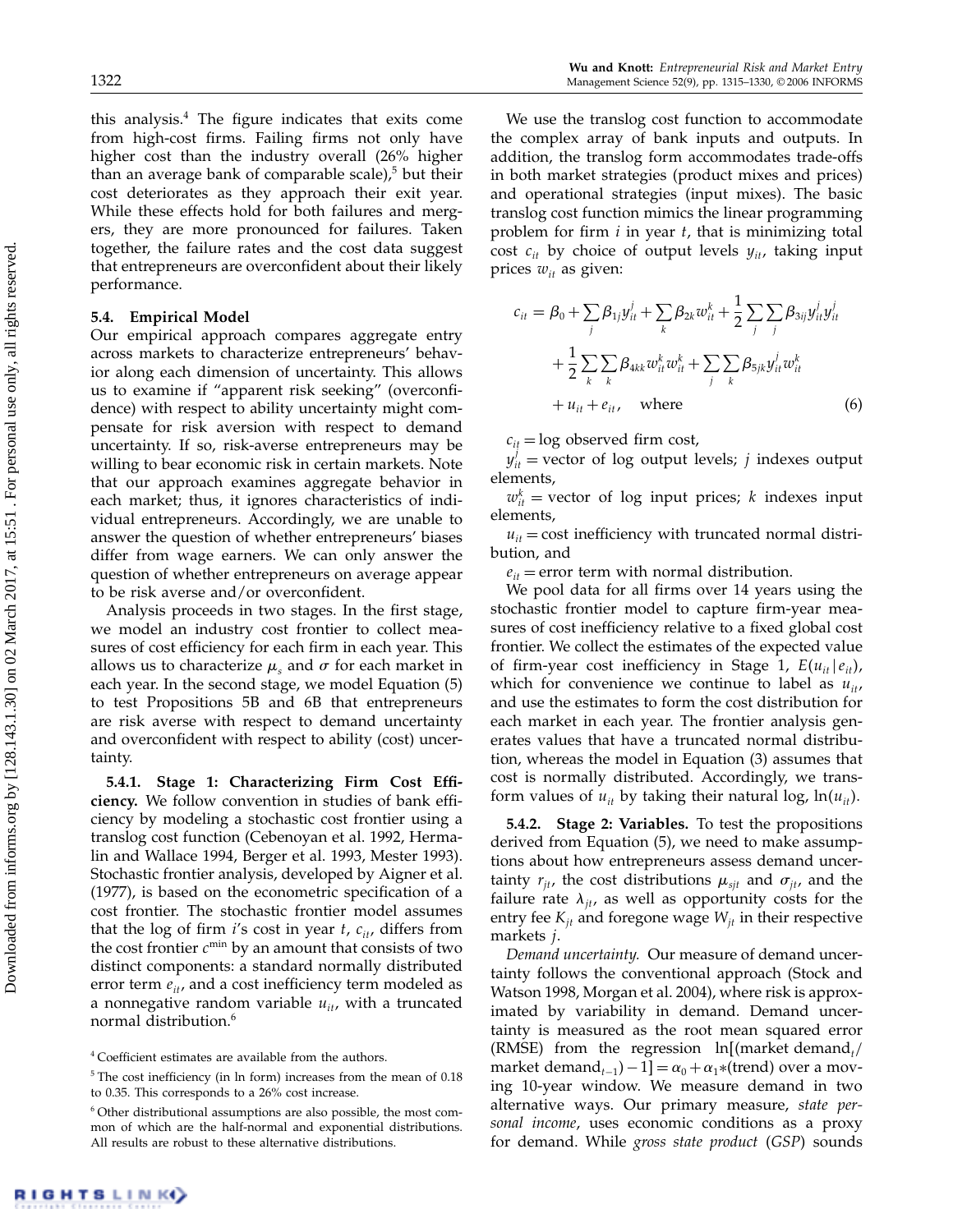like a better proxy for market conditions, the two are defined to be equal. By familiar identity, output must be equal to the sum of payments to inputs (wages, rent, and profits). We use state income rather than GSP because GSP is not available for all years. The correlation coefficient between state income and GSP for the years both were available was 99.7%, indicating that the identity holds for our data. In addition to the demand volatility, RMSE(state income) or RMSE(output), we also capture the trend (growth) of the respective variable as a control for market opportunity. An alternative measure, aggregate output, captures demand directly. We construct the measure for each market year by summing the output over all firms in a given market and year.

Cost distribution. A central issue in characterizing the cost distributions is the relevant set of incumbents assessed by potential entrants. There are two logical candidates. The first is members of bank holding companies (the larger firms engaged in the merger activity), and the second is independent banks. We characterize the cost distributions for each group in each market  $j$  for each year  $t$ . We then test Equation (5) separately for the two groups. We construct two measures of the cost distribution for each group  $\mu_{sjt}$  and  $\sigma_{jt}$ , where the set of survivor firms s is defined as those who have remained in the industry for three years. We use three years as the cutoff because this matches expert opinion about the time to reach profitability as well as results in past studies regarding the time to fail (Knott and Posen 2005), but we also test robustness to alternative age thresholds.

Failure rate. The third measure entrepreneurs use to make their decision is the failure rate  $\lambda_{it}$ . Failure is less straightforward in banking than in other settings because the FDIC has an interest in the resolution of failing banks. "Forced mergers" between a failed institution and a healthier bank are the dominant form of FDIC resolution. The less common resolution is "paid outs," where the FDIC pays depositors for their lost deposits under FDIC insurance provisions. We adopt the FDIC definition of failure as the sum of "forced mergers" and FDIC "paid outs," and we measure failure rate  $\lambda_{it}$  as the ratio of the number of these failures over the number of incumbents.

A third mechanism of bank exit is a "voluntary merger" with an existing bank. It is unclear how voluntary mergers affect entry. Because they, like forced mergers, are more likely to occur for a failing bank, it is possible that their effect combines with failure to reduce entry. However, the discussion in §5.2 suggests that mergers might stimulate entry. If so, merger rate will have a positive effect on entry, whereas Proposition 1 anticipates failure rate (paid outs and forced mergers) to have a negative effect on entry. Given the ambiguity about how voluntary mergers affect entry, we examine them separately from failure.



(\$million)



Other issues with variables. One issue with respect to the full set of independent variables is the delay between observation of market conditions by the prospective entrepreneur and the actual entry. This delay will depend on the length of the setup process. Discussions with industry experts indicate that the setup process takes from 12 to 18 months. We therefore lag explanatory variables by one year but check robustness using alternative lags.

5.4.3. Model. We model entry rate (with entry counts on the left-hand side and the number of incumbents on the right-hand side to allow the rate to vary with the number of incumbents<sup>7</sup>) as a function of the two types of market uncertainty,  $RMSE_{it-1}$ and  $\sigma_{jt-1}$ , the failure rate  $\lambda_{jt-1}$ , the mean cost of the

<sup>7</sup> All results are robust when excluding the number of incumbents.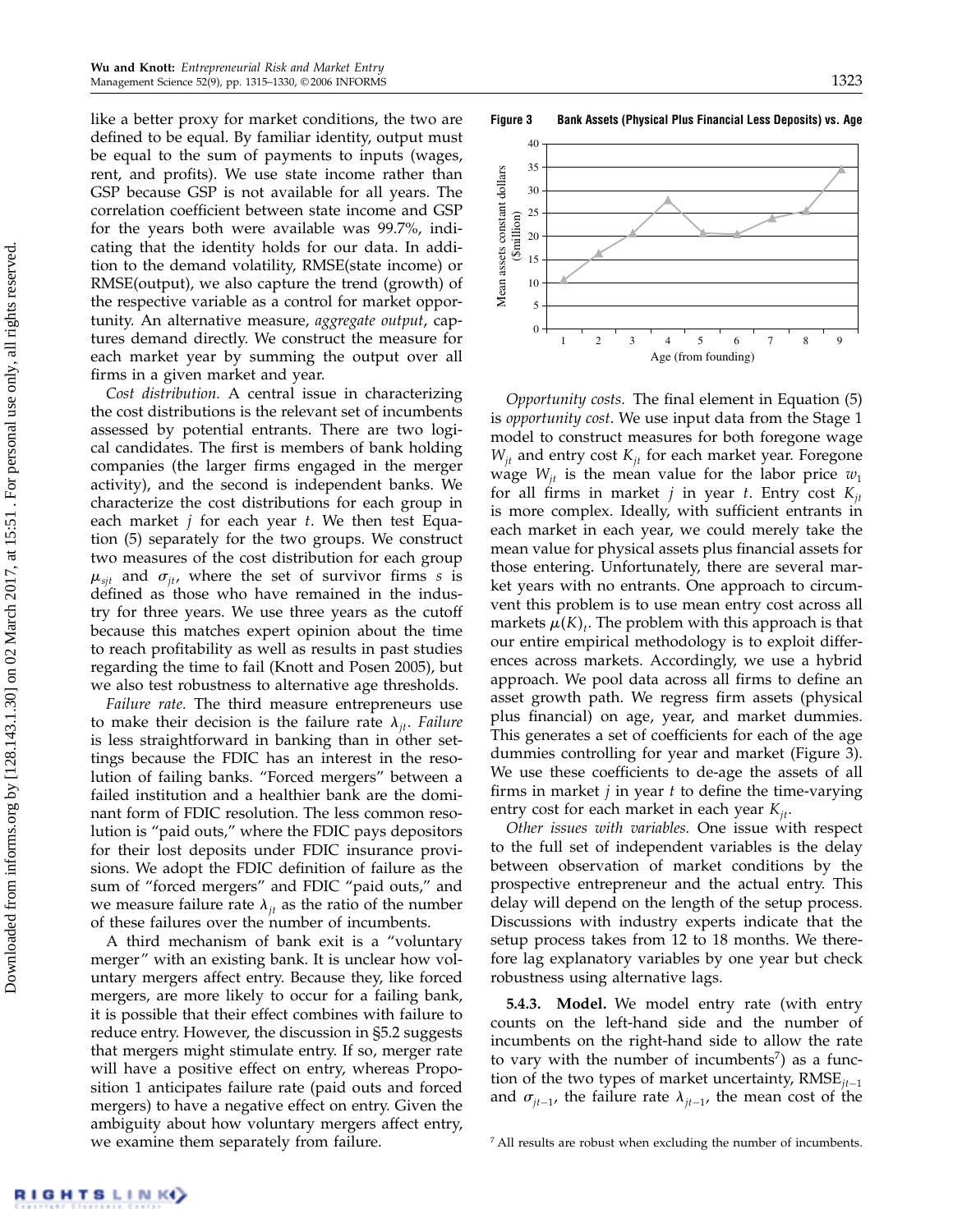survivor pool  $\mu_{sjt-1}$ , and opportunity cost  $W_{jt-1}$  and  $K_{it-1}$ , while controlling for time-varying market factors (growth and concentration) as well as market fixed effects  $\gamma_i$  and industrywide year effects  $\delta_i$ :

entry<sub>jt</sub> = 
$$
\beta_0 + \beta_1 * \text{incum}_{jt-1} + \beta_2 * \lambda_{jt-1} + \beta_3 * \mu_{sjt-1}
$$
  
+  $\beta_4 * \sigma_{jt-1} + \beta_5 * (\lambda_{jt-1} * \mu_{sjt-1}) + \beta_6 * \text{growth}$   
+  $\beta_7 * \text{RMSE}_{jt-1} + \beta_8 W_{jt-1} + \beta_9 K_{jt-1}$   
+  $\delta_t + \gamma_j + e_{jt}$ . (7)

If entrepreneurs are rational, we expect  $\beta_2$ ,  $\beta_3$ ,  $\beta_8$ , and  $\beta_9$  to be negative, and  $\beta_5$  to be positive (Propositions 1–4). If, in addition, they are unbiased and risk neutral, we expect  $\beta_4$  and  $\beta_7$  to be insignificant (Propositions 5A and 6A). If, however, entrepreneurs are biased in the manner discussed previously, then they are risk averse with respect to demand uncertainty and  $\beta$ <sub>7</sub> should be negative (Proposition 6B); and they are overconfident with respect to cost uncertainty and  $\beta_4$  should be positive (Proposition 5B). Note that the coefficient  $\beta_4$  captures the effects of cost uncertainty above and beyond the effects associated with the options structure of entrepreneurial returns. This is true because the options effects, derived in Equation (3), are captured by  $\beta_2$ ,  $\beta_3$ , and  $\beta_5$ .

Estimation of Equation (7) requires count data models because the dependent variable, the number of entries in a market year, is a nonnegative integer. Given that, the use of ordinary least squares (OLS) violates the assumptions of homoskedasticity and normality (Greene 1997). Accordingly, we employ a fixed effects negative binomial model (Cameron and Trivedi 1998, Greene 1997). However, we also run robustness checks using generalized estimating equations (GEE) and fixed effects specifications.

## 5.5. Data

The data for the study comes from the FDIC research database which contains quarterly financial data for all commercial banks filing the "Report of Condition and Income" (the so-called Call Report). We examine each of the 50 states plus the District of Columbia for the period 1984–1997. This initial data set contains 694,587 firm-quarter observations. Following convention in the banking literature, we aggregate to annual data by averaging the quarterly data (Mester 1993). The final first-stage data set comprises 170,859 firmyear observations.

While there is considerable debate as to the choice of inputs and outputs in the banking sector, a review of the literature suggests that there is some convergence around a model that sees capital and labor as inputs to the production process and various forms of loans as outputs (Wheelock and Wilson 1995). We collect data to construct seven variables related to banking efficiency in log thousands of constant 1996 dollars. The dependent variable is total cost  $c$ —total interest and noninterest expenses. The six independent variables are divided between input prices and output quantities. Input prices are (a) labor price  $w_1$ (salary divided by the number of full-time equivalent employees), (b) physical capital price  $w_2$  (occupancy and other noninterest expenses divided by the value of physical premises and equipment), and (c) capital price  $w_3$  (total interest expense divided by the sum of total deposits, other borrowed funds, subordinated notes, and other liabilities). Output quantities are stocks of (d) mortgage loans  $y_1$ , (e) nonmortgage loans  $y_2$ , and (f) investment securities  $y_3$ .

Our operational definition of a market in the analysis is a state. In part, this definition arises from a data limitation. The unit of observation in the FDIC data is an insurance certificate, which is the unique number assigned to a bank upon entry into a given state. A separate certificate is required for each state in which a bank operates, but covers all branches for that bank operating within the state. Ignoring for a moment the data limitation, there are two discrete definitions of market: the state, representing certificate/headquarters level competition, and municipality, representing branch level competition. A reasonable argument for not doing branch-level analysis, even if data were available, is that it is difficult to determine a relevant radius for competition. Consumers might choose a branch close to their home or one close to their office, but they may also choose a bank based on the fact that it has branches near both, suggesting aggregation to a metropolitan area. Continuing that logic, a state is merely further aggregation, representing on average 7.1 metropolitan statistical areas (MSA), 1.3 primary metropolitan statistical areas (PMSA), or 0.4 consolidated metropolitan statistical areas (CMSA). Given the difficulty of choosing a level of aggregation for branch-level competition, and given the fact that the state captures headquarters competition, we define a market as a state.<sup>8</sup>

To test the entry decision, we gather aggregate market-year data on entry from the FDIC database. We define entry as a new commercial banking institution that comes into existence by way of a new charter. This definition restricts the sample to de novo entry by entrepreneurs, i.e., it excludes conversions, recharters, and the addition of new banks to existing bank holding companies. It is interesting to note that

<sup>8</sup> As an additional test of reasonableness, Petersen and Rajan (2002) examine the distance between small firms and the bank branch they use most frequently. They find that the distance capturing 75% of firms in 1990–1993 is 68 miles and growing rapidly due to information technology. This implies a circumscribed area of 14,524 miles, which is greater than the land area of 10 states and is equal to 26.3% of the mean land area of all states excluding Texas and Alaska.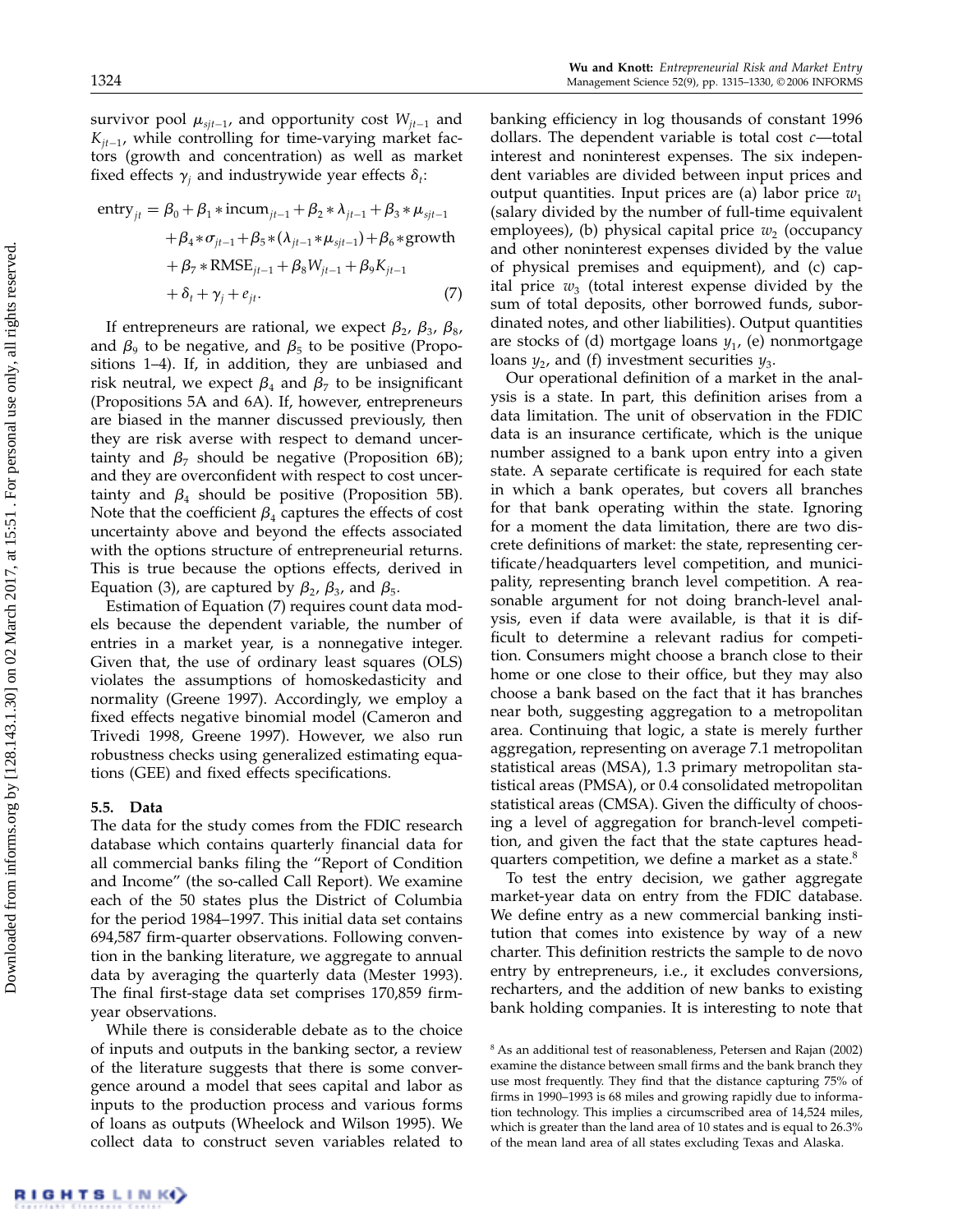#### Table 1 Stage 1 Data Summary

| Variable       | Description               |           | Obs.       | Mean    | Std. dev.      | Min            | Max            |
|----------------|---------------------------|-----------|------------|---------|----------------|----------------|----------------|
| C              | Cost                      |           | 174,869    | 7.98    | 1.27           | $-0.82$        | 16.76          |
| $W_1$          | Price_labor               |           | 174,673    | 2.97    | 0.28           | $-4.85$        | 9.39           |
| W <sub>2</sub> | Price physical<br>capital |           | 173,999    | $-1.64$ | 0.73           | $-9.93$        | 5.63           |
| $W_3$          | Price_capital             |           | 173,789    | $-3.54$ | 0.41           | $-12.58$       | 3.32           |
| y <sub>1</sub> | Mortgage                  |           | 172.503    | 9.47    | 1.58           | $-1.37$        | 17.86          |
| y,             | Other Ioans               |           | 173,373    | 9.63    | 1.40           | $-0.70$        | 18.55          |
| $y_3$          | <b>Securities</b>         |           | 173,828    | 9.58    | 1.47           | $-1.27$        | 17.51          |
| Variable       | С                         | $W_1$     | $W_2$      |         | $W_3$          | $y_1$          | y,<br>$y_{3}$  |
| C              | 1                         |           |            |         |                |                |                |
| $W_1$          | $0.1929*$                 | 1         |            |         |                |                |                |
| W <sub>2</sub> | $-0.0418*$                | $0.2792*$ | 1          |         |                |                |                |
| $W_3$          | $0.1464*$                 | $0.0921*$ | $0.0452*$  | 1       |                |                |                |
| y <sub>1</sub> | $0.8640*$                 | $0.1151*$ | $0.1322*$  |         | $0.0463*$<br>1 |                |                |
| y,             | $0.9146*$                 | $0.1493*$ | $-0.0594*$ |         | $0.1201*$      | $0.7711*$<br>1 |                |
| $y_3$          | $0.7603*$                 | $0.0821*$ | $-0.0922*$ |         | $0.0259*$      | $0.6883*$      | $0.6934*$<br>1 |

Note. Units: ln(thousand—1996 dollars). \*Significant at 5%.

such de novo entry comprises 75.8% of new charters over the period we examine (see Figure 1). Table 1 provides variable descriptions and summary statistics of the data used in Stage 1.

## 6. Results

#### 6.1. Characterizing Firm Cost Efficiency

We estimate the Stage 1 stochastic frontier model assuming a truncated normal distribution for the inefficiency term and a normally distributed error term. Results from the Stage 1 analysis using Equation (6) are given in Table 2.

The most important result of the Stage 1 frontier estimation is the value of the inefficiency terms  $u_{it}$ . The distribution of firm cost inefficiency over all market years is given in Figure 4a, and the mean value over time is depicted in Figure 4b. The mean  $u_{it}$  over the entire period is 0.171, which indicates that the mean firm has cost 18.6% above that of a firm on the cost frontier. The data also indicate that while the mean cost inefficiency changes over time in response to changing technologies and demand conditions, the general trend (particularly over the mid-1990s) is toward increasing efficiency (decreasing cost). This is consistent with prior studies of the industry.

While a discussion of the estimated coefficients of the frontier model is outside the scope of this paper, the coefficient estimates are consistent with expectations as (a) total costs appear to rise with output and increases in the price of capital, and (b) firms substitute labor and physical capital in response to changing prices for these inputs. These results reinforce confidence in the frontier technique.

#### 6.2. Test of Propositions

The firm cost efficiencies from Stage 1 were transformed (by taking natural logs) to convert their values from the truncated normal distribution in frontier analysis to the normal distribution assumed by Equation (3). The transformed cost efficiencies were then pooled by market year and used to create estimates of the cost distribution for each market  $j$  in each year t. We characterized each ex ante cost distribution by its dispersion  $\sigma_{jt}.$  We then excluded firms less than three years old to characterize the means of the

Table 2 Results from Stage 1 Regression

|                |                  |            | Dependent variable: In(cost)<br>170,859 observations |                  |            |
|----------------|------------------|------------|------------------------------------------------------|------------------|------------|
|                | Coefficient      | Std. error |                                                      | Coefficient      | Std. error |
| $W_1$          | $-8.691e - 01**$ | (30.644)   | $W_1W_3$                                             | $-2.312e - 01**$ | (61.988)   |
| $W_2$          | $-2.085e - 01**$ | (17.544)   | $(w_2)^2/2$                                          | $-4.964e - 03**$ | (4.675)    |
| $W_3$          | $2.078e+00**$    | (85.535)   | $W_2W_3$                                             | $-2.519e - 02**$ | (15.625)   |
| y <sub>1</sub> | $1.942e - 02*$   | (2.073)    | $(W_3)^2/2$                                          | $2.564e - 01**$  | (72.979)   |
| $y_2$          | $4.262e - 01**$  | (41.009)   | $y_1w_1$                                             | $3.230e - 02**$  | (22.174)   |
| $y_3$          | $2.784e - 01**$  | (30.382)   | $y_1w_2$                                             | $-7.015e - 04$   | (0.969)    |
| $(y_1)^2/2$    | $9.331e - 02**$  | (165.733)  | $V_1W_3$                                             | $-3.159e - 02**$ | (24.569)   |
| $y_1y_2$       | $-6.028e - 02**$ | (120.751)  | $y_2W_1$                                             | $-2.019e - 02**$ | (12.595)   |
| $y_1y_3$       | $-2.049e - 02**$ | (39.425)   | $y_2w_2$                                             | $-9.330e - 03**$ | (10.312)   |
| $(y_2)^2/2$    | $1.225e - 01**$  | (165.107)  | $V_2W_3$                                             | $2.952e - 02**$  | (21.413)   |
| $y_2y_3$       | $-5.541e - 02**$ | (95.188)   | $y_3W_1$                                             | $-3.038e - 02**$ | (21.670)   |
| $(y_3)^2/2$    | $8.827e - 02**$  | (190.369)  | $y_3w_2$                                             | $1.418e - 02**$  | (19.267)   |
| $(W_1)^2/2$    | $2.011e - 01**$  | (43.998)   | $V_3W_3$                                             | $1.620e - 02**$  | (12.903)   |
| $W_1W_2$       | $3.016e - 02**$  | (16.267)   | Constant                                             | $5.320e + 00**$  | (54.442)   |
|                |                  |            | $E(u_{it}   e_{it})$                                 | $1.707e - 01**$  | 0.172      |

Notes. Absolute value of t statistics are in parentheses. <sup>+</sup>Significant at 10%. <sup>∗</sup>Significant at 5%. ∗∗Significant at 1%.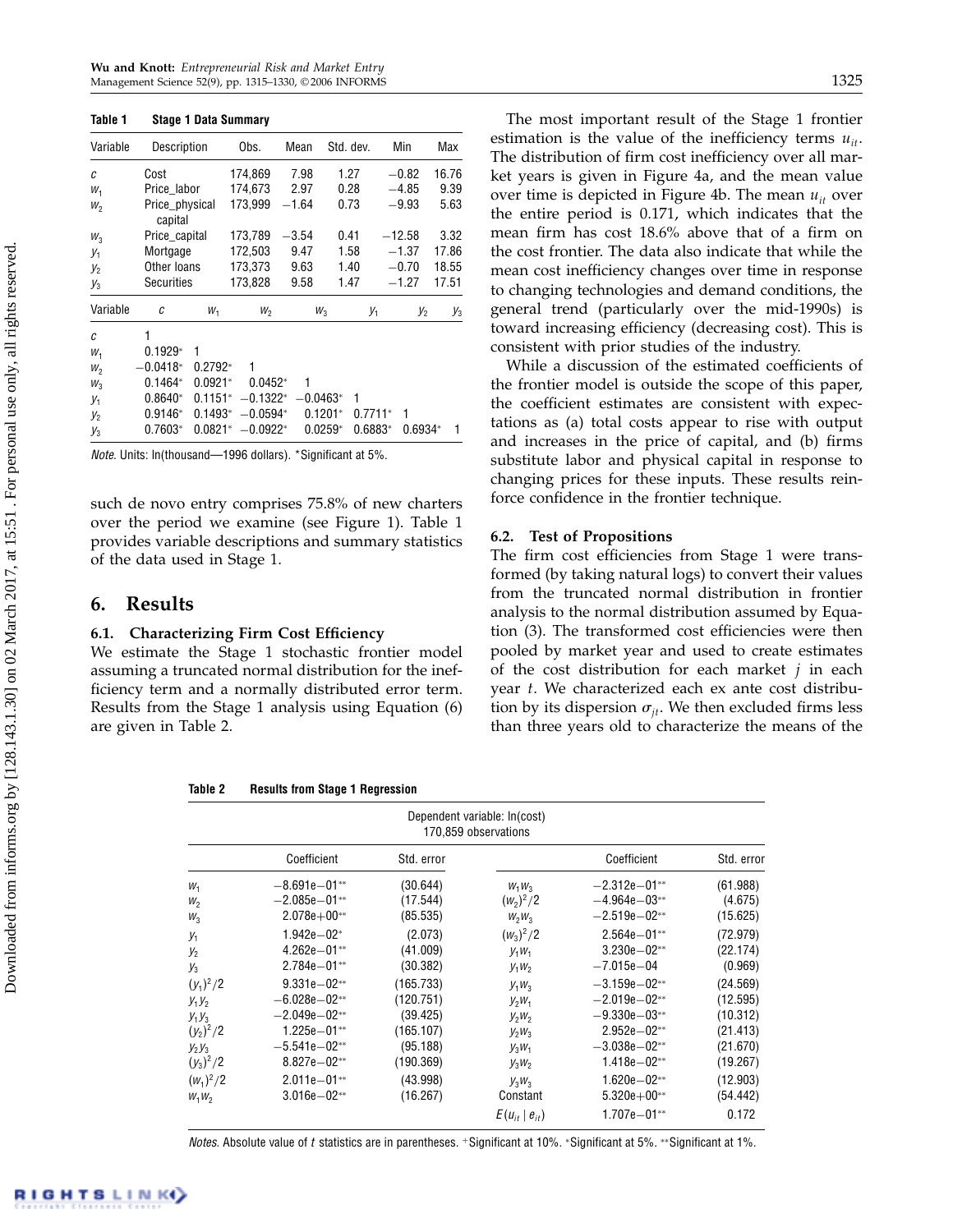



Figure 4b Mean Cost of Inefficiency



survivor populations  $\mu_{\scriptscriptstyle sjt}$ .<sup>9</sup> These measures were combined with measures for demand uncertainty  $RMSE_{it}$ , the failure rate  $\lambda_{it}$ , and opportunity cost  $W_{it}$  and  $K_{it}$  to test the propositions derived from Equation (5). Summaries of these measures, as well as control variables for growth and concentration, are provided in Table 3.

Table 4 presents the results for the test of Equation (7). Model 1 is a simple model of controls for market opportunity; Model 2 is the baseline model for risk-neutral and unbiased entry given an options structure for entrepreneurial returns (testing Propositions 1–4); and Model 3 adds terms for both dimensions of uncertainty to test Propositions 5 and 6.

Results for Model 1 indicate that entry responds to conventional measures of market opportunity. De novo entry increases with demand growth and decreases with the number of incumbents and the degree of market concentration. Entry does not appear to vary with our measures of opportunity cost,

Wu and Knott: Entrepreneurial Risk and Market Entry 1326 Management Science 52(9), pp. 1315–1330, © 2006 INFORMS

> entry cost K, and foregone wage W. This could occur for two reasons. First, both variables are correlated with state income, which is the basis for our measures for demand uncertainty and growth. Accordingly, market growth likely captures some opportunity cost and foregone wage effects. An alternative explanation for foregone wage is that equilibrium models of firm formation (Kihlstrom and Laffont 1979, Blau 1987) expect wages to increase as the level of entrepreneurship increases. In these models, wages are an adjustment mechanism: The more individuals become entrepreneurs, the fewer laborers there are for them to employ, and the more wages increase. A robustness check which uses aggregate output rather than state income as the basis for demand uncertainty and growth (Table 5, Model 1) indicates that W takes on the expected sign. This suggests that correlation between state income and foregone wage W offers a better explanation for the finding than does wage adjustment.

> Adding terms for the options payoff structure captured in Equation (4) (Model 2) indicates that entry behavior responds rationally to the options structure of payoffs. Entry is decreasing in the failure rate  $\lambda_{it}$ (Proposition 1) and mean survivor cost  $\mu_{sjt}$  (Proposition 2), and is increasing in the cross-term  $\lambda_{it} * \mu_{sit}$ (Proposition 3). The economic impact of a standarddeviation decrease in either the failure rate or survivor cost is to increase entry by one firm. All results are as expected.

> Following discussions in §§5.2 and 5.4, we treated voluntary mergers separately from failure. The coefficient on mergers is positive but not significant. Greater significance would have provided support for the liquidity effect, where mergers add qualified bank executives with newly acquired financial assets to the pool of potential entrepreneurs. As results stand now, the main implication is that voluntary mergers should not be counted as failures.

> Model 3 presents our main test. It examines entrepreneurial behavior along both dimensions of uncertainty. Results indicate that entry is increasing with cost uncertainty  $\sigma_{jt}$  (Proposition 5B) and decreasing with demand uncertainty RMSE(state income) $_{it}$ (Proposition 6B). Accordingly, entrepreneurs in aggregate appear to be overconfident with respect to ability (cost) uncertainty, while risk averse with respect to demand uncertainty. The economic impact of a standard deviation increase in demand uncertainty is to decrease entry by 0.31 firms. The economic impact of a standard deviation increase in ability uncertainty is to increase entry by 0.32 firms. Again, these results are as expected.

> Model 4 adds a simple test comparing two alternative reference sets that entrepreneurs could use to estimate the market cost distribution. The baseline in

<sup>9</sup> Our baseline model uses the set of independent banks to construct the cost distribution measures; however, we separately examine the cost distribution of bank holding companies.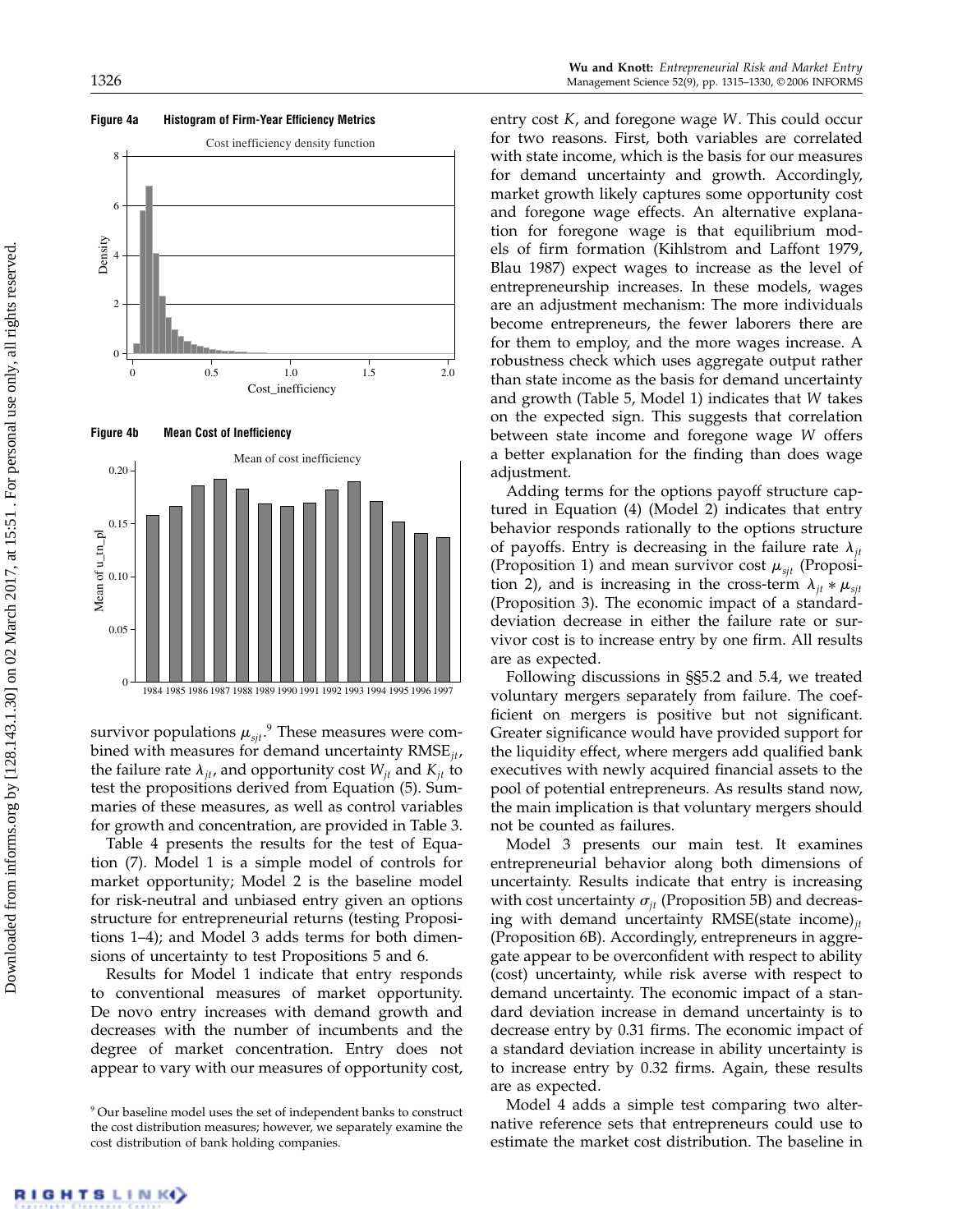| Table 3<br><b>Summary of Data for Stage 2</b> |  |  |  |  |
|-----------------------------------------------|--|--|--|--|
|-----------------------------------------------|--|--|--|--|

| Variable                                           | Mean    | Std. dev. |         | 2             | 3       | 4       | 5    | 6       |      | 8       | 9       | 10   | 11      | 12   | 13   |
|----------------------------------------------------|---------|-----------|---------|---------------|---------|---------|------|---------|------|---------|---------|------|---------|------|------|
| 1. Entry $_{it}$                                   | 2.051   | 4.453     | 1.00    |               |         |         |      |         |      |         |         |      |         |      |      |
| 2. In(incumbents) $_{it-1}$                        | 4.866   | 1.219     | 0.28    | 1.00          |         |         |      |         |      |         |         |      |         |      |      |
| 3. Growth (state income <sub>jt-1 to jt-11</sub> ) | 0.031   | 0.023     | 0.29    | $-0.10$       | 1.00    |         |      |         |      |         |         |      |         |      |      |
| 4. $CR4_{it-1}$                                    | 0.503   | 0.231     | $-0.09$ | $-0.75$       | 0.19    | 1.00    |      |         |      |         |         |      |         |      |      |
| 5. Mean wage <sub>jt</sub>                         | 20.728  | 4.236     |         | $-0.04 -0.22$ | $-0.13$ | 0.32    | 1.00 |         |      |         |         |      |         |      |      |
| 6. Entry $cost_{it}$                               | 8.265.6 | 65.533.9  | $-0.05$ | $-0.22$       | 0.09    | 0.08    | 0.19 | 1.00    |      |         |         |      |         |      |      |
| 7. Failure rate $_{it}$                            | 0.007   | 0.020     | $-0.08$ | $-0.10$       | $-0.29$ | 0.10    | 0.07 | $-0.06$ | 1.00 |         |         |      |         |      |      |
| 8. Merger rate $_{it}$                             | 0.043   | 0.041     | 0.07    | $-0.07$       | 0.02    | 0.10    | 0.06 | 0.05    | 0.02 | 1.00    |         |      |         |      |      |
| 9. $\mu(F(c_{ind}))_{it^*}$                        | 0.180   | 0.073     | 0.03    | $-0.38$       | 0.05    | 0.43    | 0.16 | 0.24    | 0.21 | 0.05    | 1.00    |      |         |      |      |
| 10. $\mu *$ failure rate <sub>it*</sub>            | 0.002   | 0.005     | $-0.07$ | $-0.13$       | $-0.27$ | 0.15    | 0.08 | $-0.05$ | 0.95 | 0.03    | 0.30    | 1.00 |         |      |      |
| 11. RMSE(state income <sub>jt-1 to jt-11</sub> )   | 0.023   | 0.012     | $-0.14$ | $-0.08$       | $-0.22$ | $-0.07$ | 0.01 | $-0.13$ | 0.16 | $-0.10$ | $-0.09$ | 0.15 | 1.00    |      |      |
| 12. $\sigma(F(c_{\text{ind}})))_{it}$              | 0.552   | 0.162     | 0.09    | $-0.25$       | 0.17    | 0.29    | 0.30 | 0.43    | 0.01 | 0.07    | 0.66    | 0.06 | $-0.20$ | 1.00 |      |
| 13. $\sigma(F(c_{hold\text{ col}}))_{it}$          | 0.551   | 0.222     | 0.00    | $-0.27$       | $-0.08$ | 0.31    | 0.35 | 0.40    | 0.09 | 0.05    | 0.38    | 0.13 | $-0.02$ | 0.34 | 1.00 |

Models 2 and 3 reflects the cost distribution of other independent banks; Model 4 adds the cost dispersion for members of bank holding companies. The coefficient for holding company dispersion is near zero, while that for independent banks remains positive and highly significant. This suggests that potential

Table 4 Test of Propositions

|                                                                              | (1)             | (2)        | (3)              | (4)        |
|------------------------------------------------------------------------------|-----------------|------------|------------------|------------|
| $\beta_2$ failure <sub>jt-1</sub>                                            |                 | $-37.17**$ | $-37.17**$       | $-35.18**$ |
|                                                                              |                 | (2.77)     | (2.82)           | (2.69)     |
| Mergers $_{jt-1}$                                                            |                 | 0.90       | 0.87             | 1.08       |
|                                                                              |                 | (0.74)     | (0.72)           | (0.90)     |
| $\beta_3\mu$ (cost <sub>s</sub> ) <sub>it-1</sub>                            |                 | $-5.06**$  | $-6.67**$        | $-6.72**$  |
|                                                                              |                 | (3.23)     | (4.25)           | (4.25)     |
| $\beta_5 \mu$ (cost <sub>s</sub> ) <sub>jt-1</sub> * failure <sub>jt-1</sub> |                 | $150.3***$ | $153.9**$        | $150.9**$  |
|                                                                              |                 | (2.87)     | (3.01)           | (2.97)     |
| $\beta_7$ RMSE(state income <sub>jt-1 to jt-11</sub> )                       |                 |            | $-25.80*$        | $-33.20**$ |
|                                                                              |                 |            | (2.34)           | (2.94)     |
| $\beta_4\sigma(\text{cost}_{\text{ind}})_{it-1}$                             |                 |            | $1.95**$         | $2.02**$   |
|                                                                              |                 |            | (3.75)           | (3.86)     |
| $\sigma$ (COSt <sub>hold co</sub> ) <sub>it-1</sub>                          |                 |            |                  | 0.10       |
|                                                                              |                 |            |                  | (0.31)     |
| $\beta_1$ In(incumbents) <sub>it-1</sub>                                     | $-0.94**$       | $-0.88**$  | $-1.16**$        | $-1.39**$  |
|                                                                              | (3.46)          | (3.05)     | (3.13)           | (3.62)     |
| $\beta_6$ growth(state income <sub>jt-1 to jt-11</sub> )                     | 25.64**         | $25.45**$  | $20.43**$        | 19.43**    |
|                                                                              | (10.73)         | (9.63)     | (7.08)           | (6.76)     |
| $CR4_{jt-1}$                                                                 | $-1.93*$        | $-1.83*$   | $-1.33^{\wedge}$ | $-1.89*$   |
|                                                                              | (2.54)          | (2.36)     | (1.68)           | (2.26)     |
| $\beta_8$ (mean wage) <sub>it-1</sub>                                        | 0.01            | 0.01       | 0.01             | 0.01       |
|                                                                              | (0.76)          | (0.82)     | (0.47)           | (0.51)     |
| $\beta_9$ (entry cost) <sub>it-1</sub>                                       | $0.00^{\wedge}$ | 0.00       | 0.00             | 0.00       |
|                                                                              | (1.76)          | (1.45)     | (1.28)           | (1.38)     |
| Year effects                                                                 |                 |            |                  |            |
| Constant                                                                     | $6.70**$        | $7.36**$   | $9.39**$         | $1.12**$   |
|                                                                              | (3.57)          | (3.72)     | (3.58)           | (4.04)     |
| Log likelihood                                                               | $-774.53$       | $-766.06$  | $-756.41$        | $-742.61$  |
| Chi square                                                                   | 262.76          | 274.83     | 307.92           | 317.08     |
| <b>Observations</b>                                                          | 637             | 637        | 637              | 629        |
| Number of markets                                                            | 49              | 49         | 49               | 49         |

*Notes.* Dependent variable is entry $_{it}$ . Absolute value of z statistics are in parentheses. <sup>∧</sup>Significant at 10%. <sup>∗</sup>Significant at 5%. ∗∗Significant at 1%.

entrepreneurs compare themselves to other independent entrepreneurs rather than to the large bank holding companies.

## 6.3. Robustness Checks

We conducted a number of robustness checks of the main results reflecting concerns expressed in §§5.4.2 and 5.4.3. These checks are presented in Table 5 alongside the main model (Model 3 from Table 4). The checks include sensitivity to changes in each of the following: the measure used for the market demand variables, the functional form of the options effect, lags for the explanatory variables, definition of the survivor pool, the distributional assumption in Stage 1 frontier analysis, and the econometric specification of the main model. Results are robust to all these changes.

## 7. Discussion

The goal of this paper is to reconcile the riskbearing role of entrepreneurs with the stylized fact that entrepreneurs exhibit conventional risk-aversion profiles. We proposed that the disparity arises from confounding two distinct dimensions of uncertainty: demand uncertainty and ability uncertainty. We further proposed that entrepreneurs will be risk averse with respect to demand uncertainty, while "apparent risk seeking" (overconfident) with respect to ability uncertainty. To examine this view, we constructed a reduced-form model of the entrepreneurial entry decision, which we then aggregated to the market level. In the model, entrepreneurs compare the expected value of an uncertain profit stream against the opportunity cost of continuing in wage employment. The baseline model anticipates that with rational options behavior, entry will be increasing in mean cost, and decreasing in the failure rate as well as the entrepreneur's opportunity cost. The model with risk preferences adds variables for demand uncertainty as well as ability (cost) uncertainty. We tested the aggregate model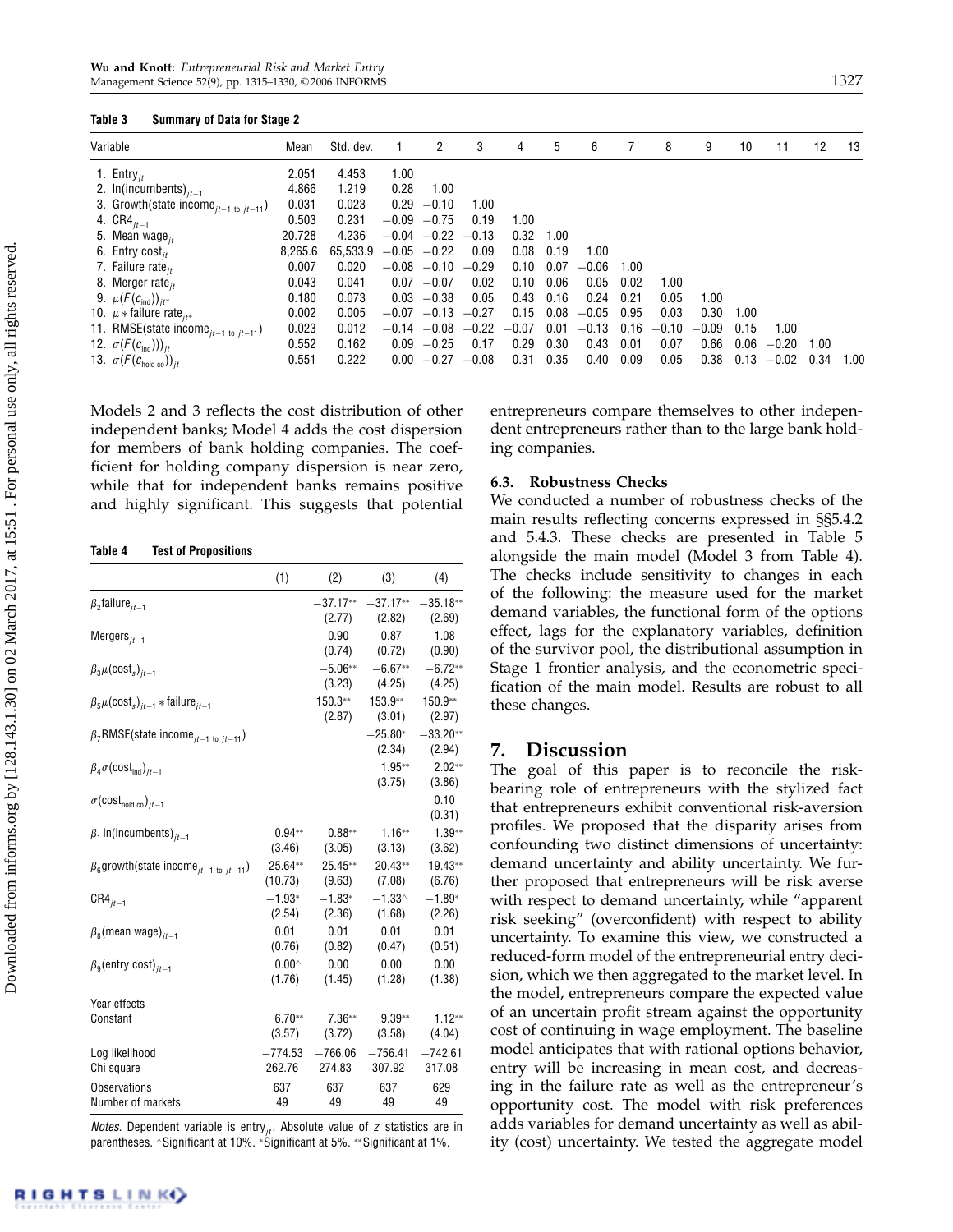|                                                                              | Main                | (1)<br>Demand<br>$=$ agg output | (2)<br>Options<br>form | (3)<br>$Lag = 2$     | (4)<br>Survivor<br>$\geq$ 4 yr | (5)<br>Survivor<br>$\geq$ 5 yr | (6)<br>Stage 1<br>1/2 normal | (7)<br>Stage 1<br>exponential | (8)<br>Eqn $7$ :<br>GEE | (9)<br>Eqn 7:<br>FE.        |
|------------------------------------------------------------------------------|---------------------|---------------------------------|------------------------|----------------------|--------------------------------|--------------------------------|------------------------------|-------------------------------|-------------------------|-----------------------------|
| $\beta_2$ failure <sub>it-1</sub>                                            | $-37.17**$          | $-47.62**$                      | $-45.05**$             | $-21.02$             | $-39.81**$                     | $-40.12**$                     | $-15.48$                     | $-37.12**$                    | $-11.63$                | $-18.11$                    |
|                                                                              | (2.82)              | (3.26)                          | (3.192)                | (1.52)               | (3.15)                         | (3.14)                         | (1.21)                       | (2.82)                        | (0.50)                  | (0.77)                      |
| (Failure <sub>it-1</sub> ) <sup>2</sup>                                      |                     |                                 | 102.00<br>(1.565)      |                      |                                |                                |                              |                               |                         |                             |
| Mergers $_{jt-1}$                                                            | 0.87                | 1.93                            | 0.96                   | $2.16^{\wedge}$      | 0.85                           | 0.82                           | 1.51                         | 0.87                          | $6.81^{\wedge}$         | 3.96                        |
|                                                                              | (0.72)              | (1.48)                          | (0.793)                | (1.67)               | (0.71)                         | (0.69)                         | (1.23)                       | (0.72)                        | (1.72)                  | (0.94)                      |
| $\beta_3\mu$ (cost <sub>s</sub> ) <sub>it-1</sub>                            | $-6.67**$           | $-7.88**$                       | $-11.32*$              | $-4.70**$            | $-6.72**$                      | $-6.98**$                      | $-6.65**$                    | $-6.70**$                     | $-8.07^{\wedge}$        | $-19.90**$                  |
|                                                                              | (4.25)              | (4.83)                          | (2.533)                | (2.80)               | (4.21)                         | (4.40)                         | (3.27)                       | (4.25)                        | (1.90)                  | (3.95)                      |
| $(\mu(\text{cost}_s)_{it-1})^2$                                              |                     |                                 | 8.83<br>(1.121)        |                      |                                |                                |                              |                               |                         |                             |
| $\beta_5 \mu$ (cost <sub>s</sub> ) <sub>it-1</sub> * failure <sub>it-1</sub> | 153.9**             | 159.5**                         | 146.70**               | 99.99                | $163.1**$                      | $164.1**$                      | 64.81                        | 154.4e**                      | 47.04                   | 76.50                       |
|                                                                              | (3.01)              | (2.87)                          | (3.039)                | (1.80)               | (3.41)                         | (3.38)                         | (1.34)                       | (3.01)                        | (0.49)                  | (0.78)                      |
| $\beta_7$ RMSE(state income <sub>jt-1 to jt-11</sub> )                       | $-25.80*$<br>(2.34) |                                 | $-24.08*$<br>(2.161)   | $-34.67**$<br>(2.92) | $-25.60*$<br>(2.32)            | $-26.17*$<br>(2.38)            | $-27.70*$<br>(2.46)          | $-25.81*$<br>(2.34)           | $-43.24*$<br>(2.21)     | $-50.52^{\wedge}$<br>(1.94) |
| RMSE(agg bank output <sub>jt-1 to jt-11</sub> )                              |                     | $-1.25$<br>(0.95)               |                        |                      |                                |                                |                              |                               |                         |                             |
| $\beta_4 \sigma(\text{cost}_{\text{ind}})_{it-1}$                            | $1.95**$            | $2.87**$                        | $1.87**$               | $1.76**$             | $1.89**$                       | $1.88**$                       | $1.08**$                     | $1.94**$                      | 4.59**                  | 7.59**                      |
|                                                                              | (3.75)              | (5.49)                          | (3.578)                | (3.01)               | (3.68)                         | (3.69)                         | (2.39)                       | (3.74)                        | (2.82)                  | (4.03)                      |
| $\beta_1$ In(incumbents) <sub>it-1</sub>                                     | $-1.16**$           | $-0.59*$                        | $-1.08**$              | $-1.37**$            | $-1.13**$                      | $-1.15**$                      | $-0.95**$                    | $-1.16**$                     | $1.04**$                | $-4.32**$                   |
|                                                                              | (3.13)              | (2.28)                          | (2.775)                | (3.44)               | (3.12)                         | (3.15)                         | (2.83)                       | (3.13)                        | (2.93)                  | (2.76)                      |
| $\beta_6$ growth(state income <sub>jt-1 to jt-11</sub> )                     | 20.43**<br>(7.08)   |                                 | 19.78**<br>(6.725)     | 19.68**<br>(6.51)    | 20.38**<br>(7.07)              | 20.18**<br>(7.01)              | 20.53**<br>(6.99)            | $20.43**$<br>(7.08)           | $35.53**$<br>(4.75)     | 29.79**<br>(3.82)           |
| Growth(agg bank output <sub>it-1 to it-11</sub> )                            |                     | $2.34**$<br>(3.94)              |                        |                      |                                |                                |                              |                               |                         |                             |
| $CR4_{jt-1}$                                                                 | $-1.33^{\wedge}$    | $-1.55*$                        | $-1.36^{\wedge}$       | $-1.41$              | $-1.35^{\wedge}$               | $-1.37^{\wedge}$               | $-1.21$                      | $-1.33^{\wedge}$              | 0.98                    | $-7.73**$                   |
|                                                                              | (1.68)              | (1.98)                          | (1.708)                | (1.61)               | (1.70)                         | (1.73)                         | (1.53)                       | (1.68)                        | (0.57)                  | (2.69)                      |
| $\beta_8$ (mean wage) <sub>it-1</sub>                                        | 0.01                | $-0.03$                         | 0.00                   | $-0.01$              | 0.01                           | 0.01                           | 0.01                         | 0.01                          | 0.03                    | 0.01                        |
|                                                                              | (0.47)              | (1.56)                          | (0.347)                | (0.81)               | (0.45)                         | (0.49)                         | (0.72)                       | (0.47)                        | (0.74)                  | (0.18)                      |
| $\beta_9$ (entry cost) <sub>it-1</sub>                                       | 0.00                | $0.00^\wedge$                   | 0.00                   | 0.00                 | 0.00                           | 0.00                           | $0.00^\wedge$                | 0.00                          | 0.00                    | $0.00**$                    |
|                                                                              | (1.28)              | (1.82)                          | (1.478)                | (1.24)               | (1.44)                         | (1.56)                         | (1.93)                       | (1.28)                        | (0.67)                  | (2.94)                      |
| Year effects                                                                 | $9.39**$            | $6.05**$                        | $9.52**$               | $11.08**$            | $9.27**$                       | $9.50**$                       | $8.20**$                     | $9.38**$                      | $-3.64$                 | $2.84**$                    |
| Constant                                                                     | (3.58)              | (3.32)                          | (3.414)                | (3.82)               | (3.60)                         | (3.65)                         | (3.54)                       | (3.58)                        | (1.33)                  | (3.32)                      |
| Log likelihood<br>Chi square                                                 | $-756.41$<br>307.92 | $-787.77$<br>217.01             | $-754.691$<br>311.101  | $-671.52$<br>312.43  | $-756.02$<br>308.21            | $-755.27$<br>311.57            | $-761.97$<br>292.52          | $-756.44$<br>307.83           | 144.10                  |                             |
| <b>Observations</b>                                                          | 637                 | 637                             | 637                    | 588                  | 637                            | 637                            | 637                          | 637                           | 663                     | 663                         |
| Number of markets                                                            | 49                  | 49                              | 49                     | 49                   | 49                             | 49                             | 49                           | 49                            | 51                      |                             |

*Notes*. Dependent variable is entry<sub>it</sub>. Absolute value of z statistics are in parentheses. ^Significant at 10%. \*Significant at 5%. \*\*Significant at 1%.

across markets and over time in the banking industry. We found that entrepreneurs behave rationally to the options structure of payoffs, but that in addition they appear to be risk averse with respect to demand uncertainty and "risk seeking" (overconfident) with respect to cost uncertainty.

The test was constructed in a manner that allowed us to draw inferences at both the individual and market levels. For the characterization of entrepreneurial personality, our results using large sample data (1,635 entrants) confirm observations made previously for small samples—namely, that entrepreneurs as a group appear to be both risk averse and overconfident. It is noteworthy that we obtain these results from real entry behavior rather than with personality instruments. Thus, this test is similar to lab experiments in that we observe how people actually behave rather than how they report they will behave. Moreover, this behavior occurs in real settings with substantial investments (approximately \$11 million per entry), thereby offering greater external validity than lab experiments.

It is worth repeating that our results about individual biases pertain exclusively to entrepreneurs who actually enter a banking market. Thus, we are unable to say anything about how (if at all) entrepreneurs'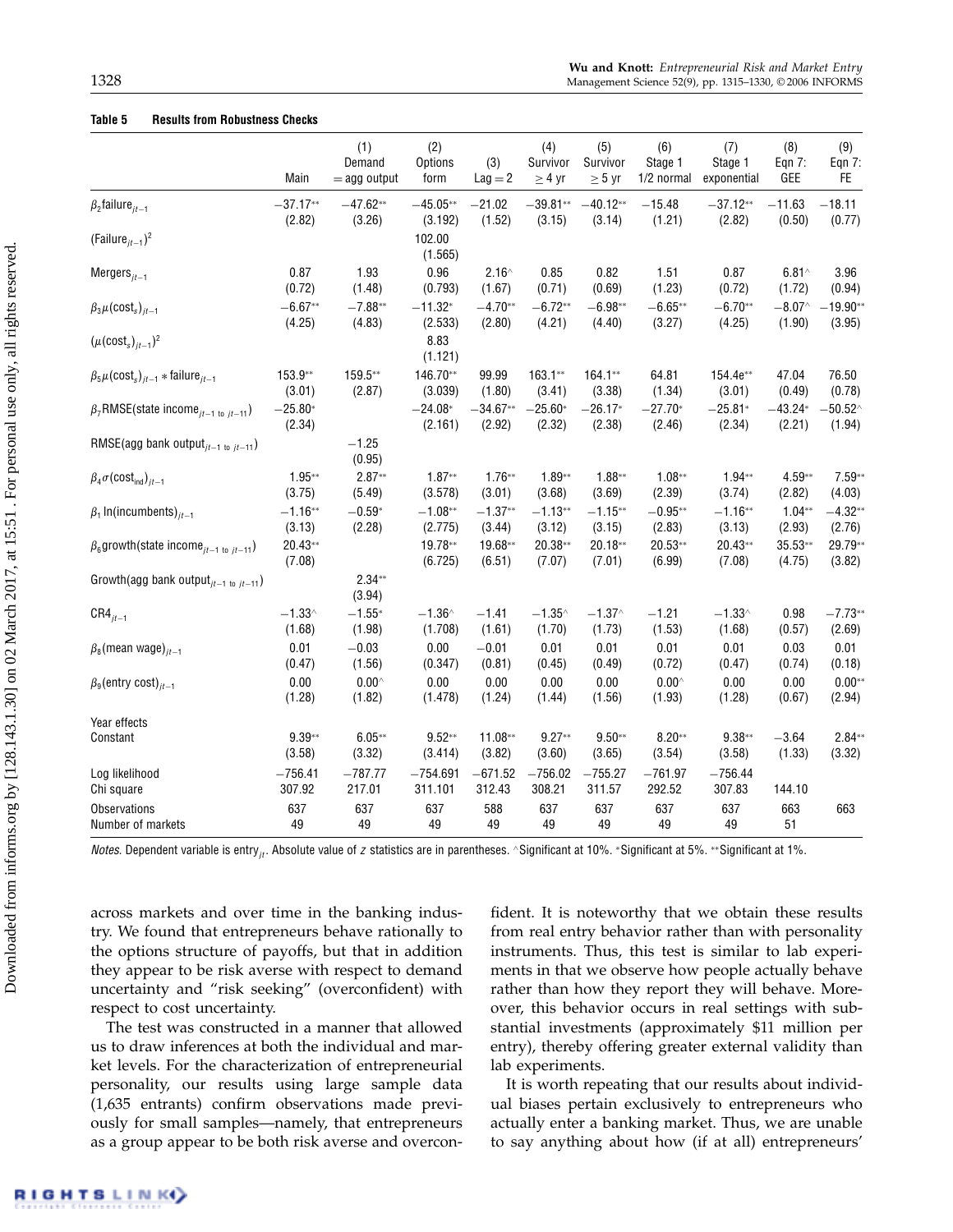biases differ from those of wage earners. Indeed, our earlier discussions suggest that risk aversion and overconfidence are common to both groups: Entrepreneurs' risk preferences are indistinguishable from wage earners, and at least 80% of high-school seniors (the pool from which both wage earners and entrepreneurs are drawn) are overconfident in at least one dimension. Accordingly, what may distinguish entrepreneurs from wage earners in this setting are simple differences in human capital and wealth.

The test does, however, allow us to draw inferences about the market-level implications of entrepreneurs' biases. In particular, our results offer a possible reconciliation of observed risk aversion with the entrepreneur's role as economic risk bearer. Entrepreneurs are willing to bear economic risk when the degree of performance dispersion dominates the degree of demand uncertainty. In those instances, overconfidence can compensate for risk aversion to achieve sufficient entry. This appears to be the case in banking. Potential market failures exist, however, in instances where there is either a high degree of demand uncertainty but low performance dispersion (insufficient entry) or low demand uncertainty but high performance dispersion (excess entry).

There are, of course, caveats to our results. The test was conducted in the banking industry because of its high rate of entry and nice experimental properties. One question, then, is how results for banking might generalize to other settings. The most obvious distinction between entry in banking versus other industries is that it is regulated. A review of charter requirements suggests that this has three effects. First, bank founders are highly qualified. To gain charter approval, they must have both extensive banking experience and strong ties to the local community. Second, banks require substantial up front investment of approximately \$11 million in physical and financial assets for our sample. Third, the chartering agencies "match" the number of entrants to market demand through the requirement that the new bank satisfies an unmet need. The implication of all three effects is that there should be less entry in banking than in other industries, both through the supply effect (fewer people will satisfy the high human capital and physical or financial capital requirements or both required by charters) and through the demand effect (new charters must satisfy unmet needs).

#### Acknowledgments

The authors thank Tim Folta, Andrew King, Dan Lovallo, Barry Rubens, Mirjam Van Praag, Govert Vroom, the associate editor, and two anonymous referees, as well as seminar participants at Dartmouth College, Purdue University, the University of Maryland, the United States Association for Small Business and Entrepreneurship, and The Wharton School for helpful comments.

#### References

- Aigner, D., A. K. Lovell, P. Schmidt. 1977. Formulation and estimation of stochastic frontier production function models. J. Econometrics 6 21–37.
- Alicke, M. D. 1985. Global self-evaluation as determined by the desirability and controllability of trait adjectives. J. Personality Soc. Psych. 49 1621–1630.
- Alicke, M. D., M. L. Klotz, D. L. Breitenbecher, T. J. Yurak, D. S. Vredenburg. 1995. Personal contact, individuation and the better-than-average effect. J. Personality Soc. Psych. 68 804–825.
- Allison, S. T., D. M. Messick, G. R. Goethals. 1989. On being better but not smarter than others: The Muhammad Ali effect. Soc. Cognition 7 275–296.
- Berger, A. N., D. B. Humphrey. 1992. Measurement and efficiency issues in commercial banking. Z. Griliches, ed. Output Measurement in the Service Sectors. Vol. 56. University of Chicago Press, Chicago, IL, 245–279.
- Berger, A. N., D. Hancock, D. Humphrey. 1993. Bank efficiency derived from the profit function. J. Banking Finance 17(2, 3) 317–347.
- Blau, D. M. 1987. A time-series analysis of self-employment in the United States. J. Political Econom. 95(3) 445–467.
- Brockhaus, R. 1980. Risk-taking propensity of entrepreneurs. Acad. Management J. 23(3) 509–520.
- Busenitz, L. W. 1999. Entrepreneurial risk and strategic decision making: It's a matter of perspective. J. Appl. Behav. Sci. 35(3) 325–340.
- Camerer, C., D. Lovallo. 1999. Overconfidence and excess entry: An experimental approach. Amer. Econom. Rev. 89(1) 306–318.
- Cameron, A. C., P. K. Trivedi. 1998. Regression Analysis of Count Data. Cambridge University Press, Cambridge, UK, and New York.
- Cantillon, R. 1755. Essay on the Nature of Commerce. Higgs translation, 1931. Macmillan, London, UK.
- Cebenoyan, A., G. Papaioannou, N. Travlos. 1992. Foreign takeover activity in the United States and wealth effects for target firm shareholders. Financial Management 21(3) 58–68.
- Cramer, J. S., J. Hartog, N. Jonker, C. M. van Praag. 2002. Low risk aversion encourages the choice for entrepreneurship: An empirical test of a truism. J. Econom. Behav. Organ. 48(1) 29–36.
- Dunn, T., D. Holtz-Eakin. 2000. Financial capital, human capital, and the transition to self-employment: Evidence from intergenerational links. J. Labor Econom. 18 282–305.
- Evans, D., L. Leighton. 1989. Some empirical aspects of entrepreneurship. Amer. Econom. Rev. 79(3) 519–535.
- Federal Reserve Bank of Atlanta. 2005. Banking Applications. Retrieved July 1, 2006, http://www.frbatlanta.org/ba.
- Goldberg, L. G., L. J. White. 1998. De novo banks and lending to small businesses. J. Banking Finance 22 851–867.
- Greene, W. H. 1997. Econometrics Analysis, 3rd ed. Prentice-Hall, Upper Saddle River, NJ.
- Hamilton, Barton H. 2000. Does entrepreneurship pay? An empirical analysis of the returns to self-employment. J. Political Econom. 108(3) 604–631.
- Headd, B. 2003. Redefining business success: Distinguishing between closure and failure. J. Small Bus. Econom. 21 51–61.
- Hermalin, B., N. Wallace. 1994. The determinants of efficiency and solvency in savings and loans. RAND J. Econom. 25(3) 361–381.
- Jovanovic, B. 1982. Selection and the evolution of industry. Econometrica 50(3) 649–670.
- Kanbur, S. M. 1979. On risk taking and the personal distribution of income. J. Political Econom. 87(4) 760–797.
- Kihlstrom, R. E., J. J. Laffont. 1979. A general equilibrium entrepreneurial theory of firm formation based on risk aversion. J. Political Econom. 87(4) 719–748.